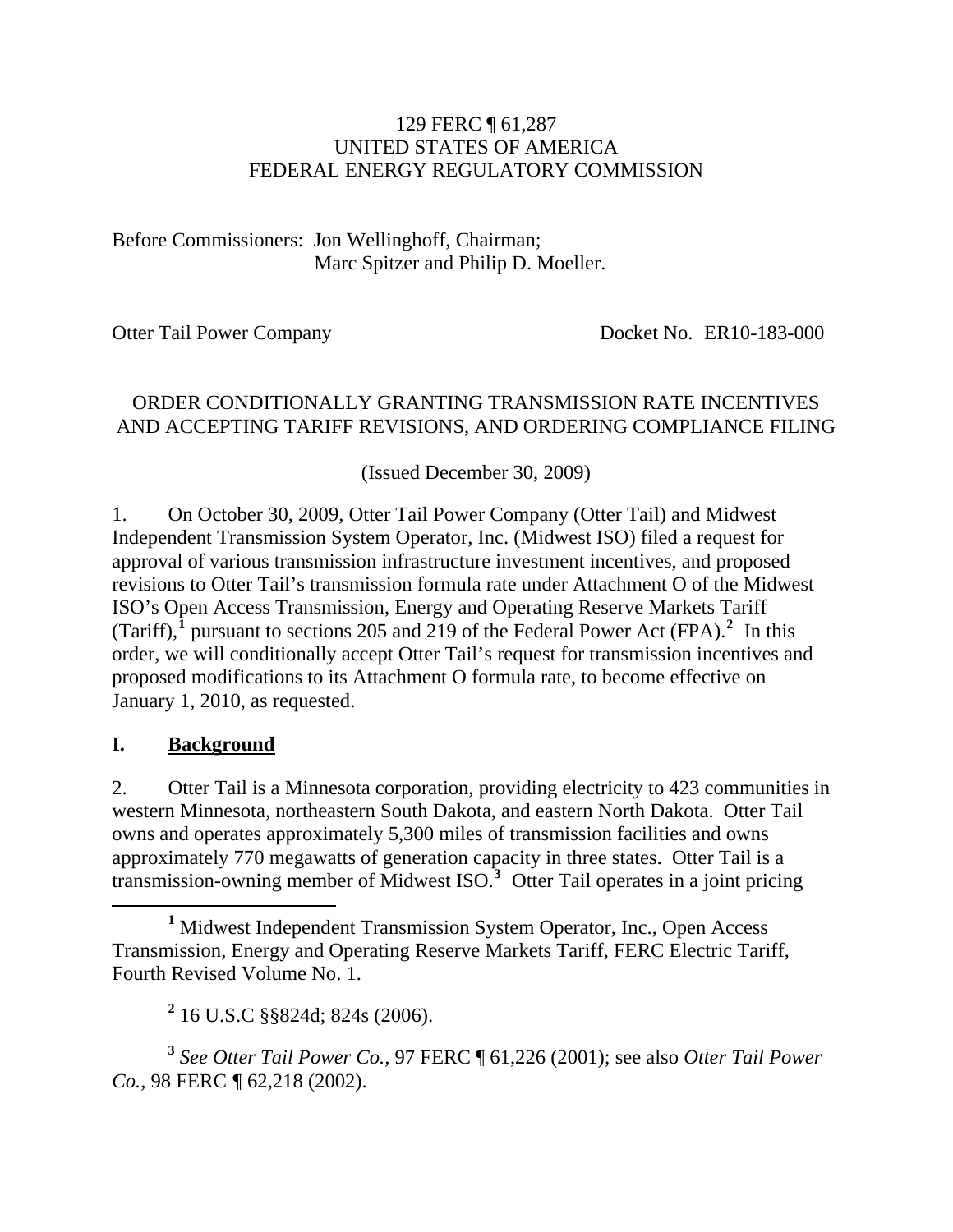zone with Great River Energy (Great River) and Northern States Power Company (Northern States). Otter Tail collects its annual transmission revenue requirement using Midwest ISO Tariff Attachments O and GG formula rates.**<sup>4</sup>**

3. Otter Tail states that, together with other utilities in the region and subject to the oversight of Midwest ISO, it has been developing plans to upgrade the regional transmission infrastructure in order to provide the infrastructure to meet state renewable energy standards and to ensure that Otter Tail can continue to serve growing load in the region reliably.**[5](#page-1-0)** Otter Tail notes that Minnesota has enacted aggressive renewable energy mandates for electric utilities that require that 25 percent of the energy that Otter Tail sells to its retail customers must come from qualified renewable energy sources by the year 2025. With respect to load growth in its region, Otter Tail states that the demand for transmission capacity is outstripping supply and affecting, or will soon affect, reliability in the region. Otter Tail states that it expects peak demand to continue to increase between 4,000 MW and 6,000 MW by 2020.**[6](#page-1-1)**

4. As part of Otter Tail's effort to expand regional transmission infrastructure, Otter Tail is participating in a comprehensive regional planning initiative by eleven utilities in the region known as the Transmission Capacity Expansion Initiative by the Year 2020 (CapX2020 Project). Specifically, Otter Tail states that it expects to invest between \$113-\$160 million over the next six years,**[7](#page-1-2)** in the following three projects that are part of Phase 1 of the CapX2020 Project (together, Otter Tail CapX2020 Projects):

(1) A 240-mile, 345 kV transmission line between Brookings County, South Dakota and the Southeast Twin Cities, as well as a 10-mile, 230 kV line from a new Hazel Creek substation to a substation in Granite Falls, Minnesota. **[8](#page-1-3)** Otter Tail states that the estimated cost of the lines is \$600 to \$800 million and that it will fund \$26 to \$33 million of the total cost. Otter Tail expects to own a 4.1 percent share of the project upon completion of the lines (Brookings Line).

 $6$   $Id$ .

<span id="page-1-1"></span><span id="page-1-0"></span> $\overline{a}$ 

<span id="page-1-2"></span> $^7$  *Id.* at 6.

<span id="page-1-3"></span>**8** Exhibit No. OTP-3 at 20-22.

**<sup>4</sup>** Exhibit No. OTP-5 at 13.

**<sup>5</sup>** Transmittal Letter at 5-6.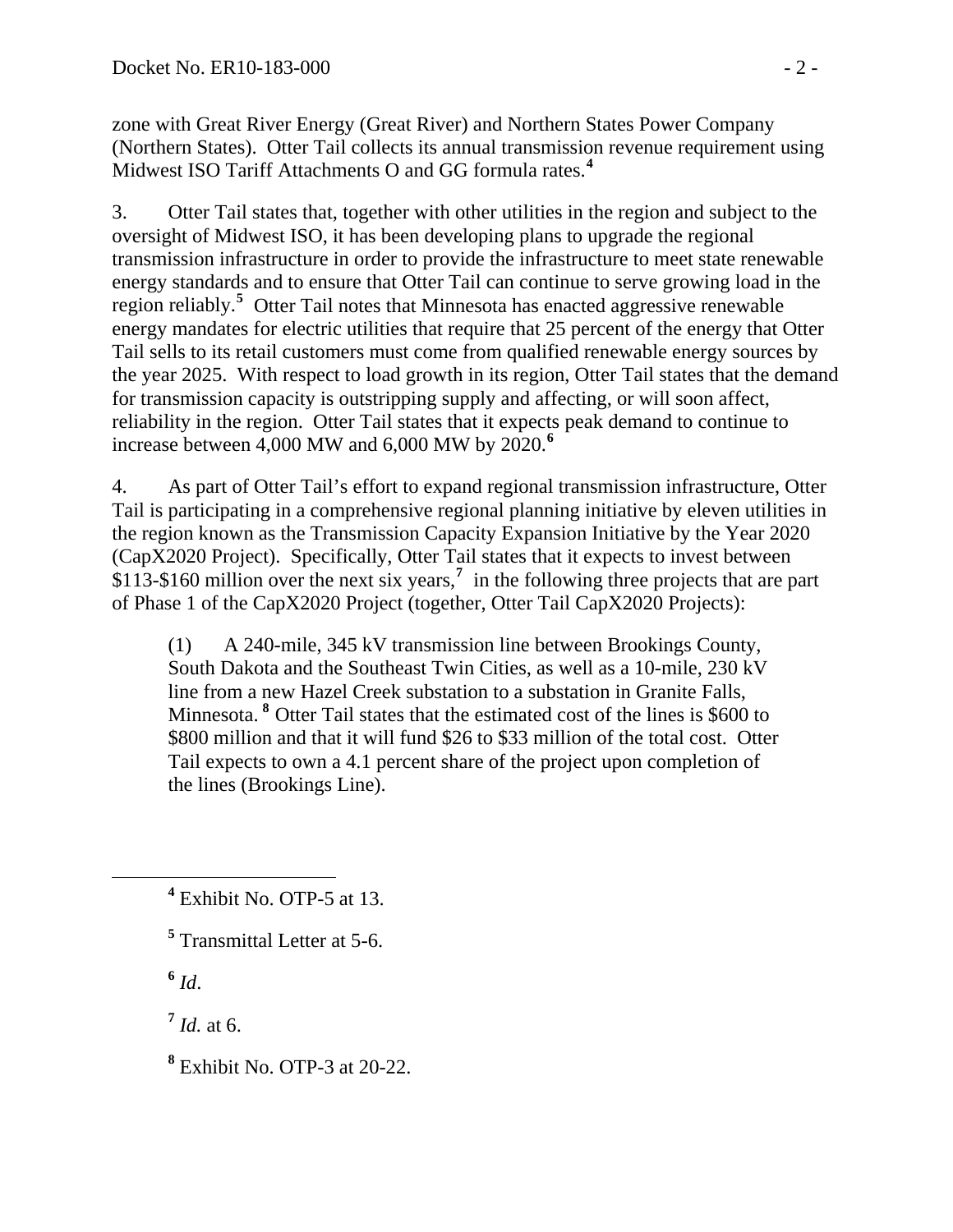(2) A 250-mile, 345 kV transmission line between Fargo, North Dakota and Monticello, Minnesota. Otter Tail estimates that the line will cost \$500 to \$750 million. Otter Tail expects to invest \$66 to \$99 million in the project and to own a 13.2 percent share of the line once the line is completed (Fargo Line).

(3) A 68-mile, 230 kV transmission line between Grand Rapids and Bemidji in northern Minnesota. Otter Tail states that the estimated cost of the line is \$100 to \$140 million. Otter Tail explains that it will fund between \$20 to \$28 million of the total cost and that it expects to own a 20 percent share of the line upon completion (Bemidji Line).

Otter Tail states that the projects are anticipated to be phased into service beginning in 2011 and 2015.**[9](#page-2-0)** Otter Tail also notes that, during the same six years, it will also invest an additional \$23 million in routine transmission projects. According to Otter Tail, these investments will double Otter Tail's total 2008 year-end net transmission plant of \$137 million.**[10](#page-2-1)**

### **II. The Filing**

## **A. Proposed Incentive Rates**

5. Otter Tail proposes changes to its Attachment O-Otter Tail to the Midwest ISO Tariff to permit recovery of two types of incentive rate treatments for its investment in the Otter Tail CapX2020 projects. In particular, Otter Tail requests recovery of: (1) 100 percent of prudently incurred Construction Work in Progress (CWIP) in rate base (100 percent CWIP Recovery), and (2) 100 percent of prudently incurred costs of transmission facilities that are cancelled or abandoned for reasons beyond Otter Tail's control (Abandoned Plant Recovery). Otter Tail also proposes changes to its Attachment O-Otter Tail to recover its revenue requirement under a forward-looking formula rate using projected test period cost inputs with an annual true-up, rather than a formula rate based on historic test period data.

<span id="page-2-1"></span>**<sup>10</sup>** *Id.* at 3.

<span id="page-2-0"></span>**<sup>9</sup>** Transmittal Letter at 9. The Commission notes that in Docket No. ER10-147- 000, Great Rivers Energy filed for incentive rate treatment for its participation in the same group of projects part of the CapX2020 Project, and states that the projects are expected to go into service in phases beginning in 2013. Docket No. ER10-147-000, Attachment 1 at 7.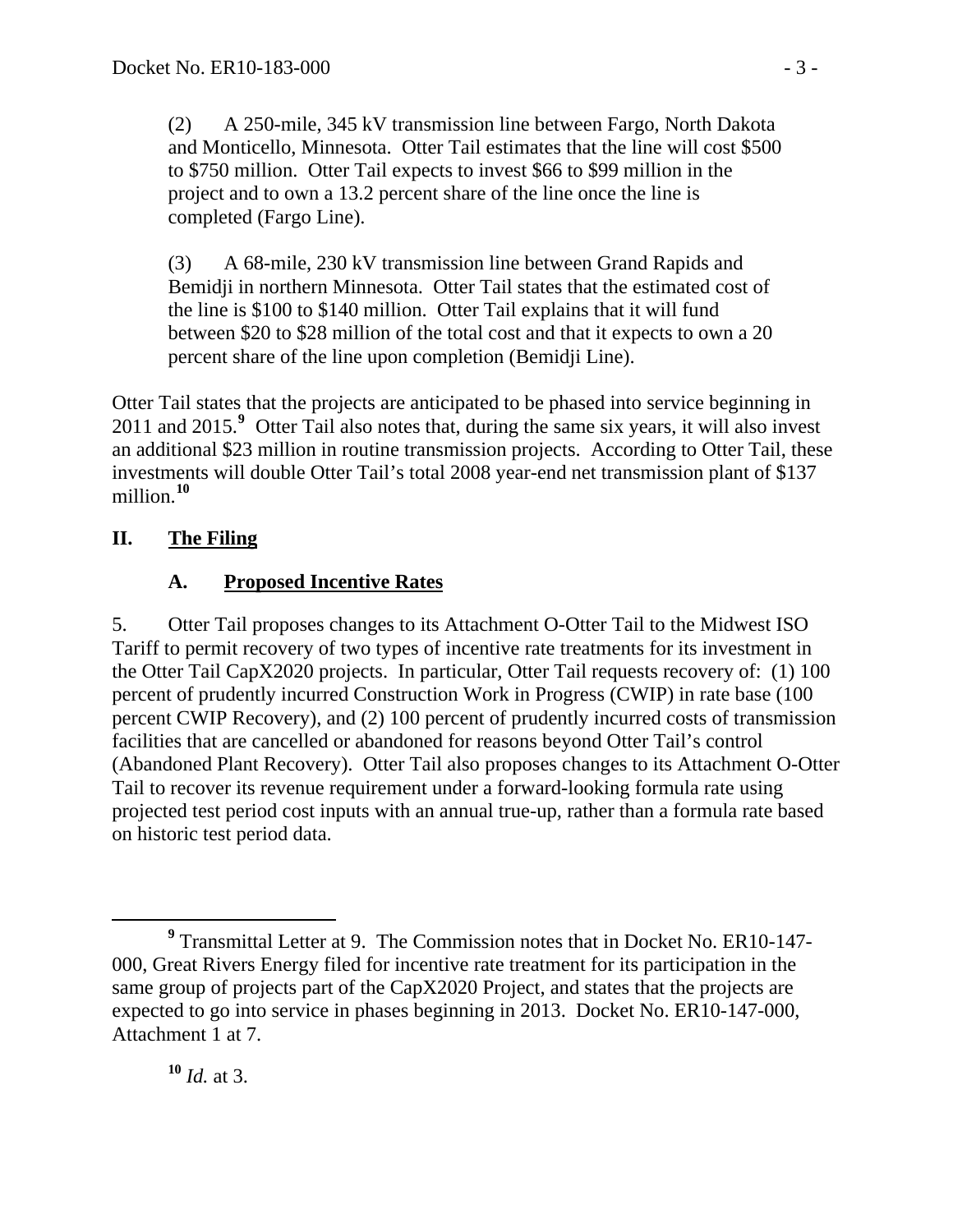6. Otter Tail proposes revisions to Attachment O-Otter Tail to allow recovery of the requested incentives. Otter Tails seeks to revise its formula to provide 100 percent CWIP Recovery for the three Otter Tail CapX2020 Projects.<sup>[11](#page-3-0)</sup> Regarding Abandoned Plant Recovery, Otter Tail proposes revisions to recover 100 percent of abandoned transmission plant costs, and a return on the unamortized balance of the abandoned plant, for those projects cancelled due to circumstances outside of Otter Tails control.**[12](#page-3-1)** Otter Tail explains that it is not seeking approval of any specific abandoned plant costs at this time, but is seeking approval to add a value of zero in its formula template to act as a placeholder for 100 percent Abandoned Plant Recovery.**[13](#page-3-2)** Otter Tail also explains that, as required by Order No.  $679<sup>14</sup>$  $679<sup>14</sup>$  $679<sup>14</sup>$ , it would make a subsequent filing with the Commission before recovering any costs associated with the abandonment of an Otter Tail CapX2020 Project.

7. Otter Tail asserts that its request for incentives complies with Order No. 679 and Commission precedent. First, Otter Tail states that the Otter Tail CapX2020 Projects are entitled to a rebuttable presumption that they qualify for incentives under section 219 of the FPA. Otter Tail asserts that the Commission previously determined that the three Otter Tail CapX2020 Projects are entitled to a rebuttable presumption "if they receive a Certificate of Need from the Minnesota [Public Utilities Commission]" (Minnesota Commission).**[15](#page-3-4)** Otter Tail states that all three of the Otter Tail CapX2020 Projects have now received Certificates of Need from the Minnesota Commission.**[16](#page-3-5)**

**<sup>11</sup>** Exhibit No. OTP-8 at 5.

<span id="page-3-1"></span><span id="page-3-0"></span>

**<sup>12</sup>** Exhibit No. OTP-3 at 3-5.

**<sup>13</sup>** Exhibit No. OTP-1 at 20.

<span id="page-3-3"></span><span id="page-3-2"></span>**<sup>14</sup>** *Promoting Transmission Investment through Pricing Reform*, Order No. 679, FERC Stats. & Regs. ¶ 31,222 (2006), *order on reh'g*, Order No. 679-A, FERC Stats. & Regs. ¶ 31,236, *order on reh'g*, 119 FERC ¶ 61,062 (2007).

**<sup>15</sup>** *Xcel Energy Services, Inc.,* 121 FERC ¶ 61,284 (2007) (*Xcel)* at P 53.

<span id="page-3-5"></span><span id="page-3-4"></span>(continued…) **<sup>16</sup>** *In the Matter of the Application of Great River Energy, Northern States Power Company (d/b/a Xcel Energy), and Others for Certificates of Need for the CapX 345-kv Transmission Project,* Order Granting Certificates of Need With Conditions, MPUC Docket No. ET-2, E-002, *et al.*/CN06-1115; (May 2, 2009), *on reconsideration,* Order Granting and Denying Motions for Reconsideration, and Modifying Conditions (August 10, 2009), *appeal pending sub. Nom. A09-1646 and A09-1653.; In the Matter of the Application of Otter Tail Power Company, et al. for a 230 kV Transmission Line from*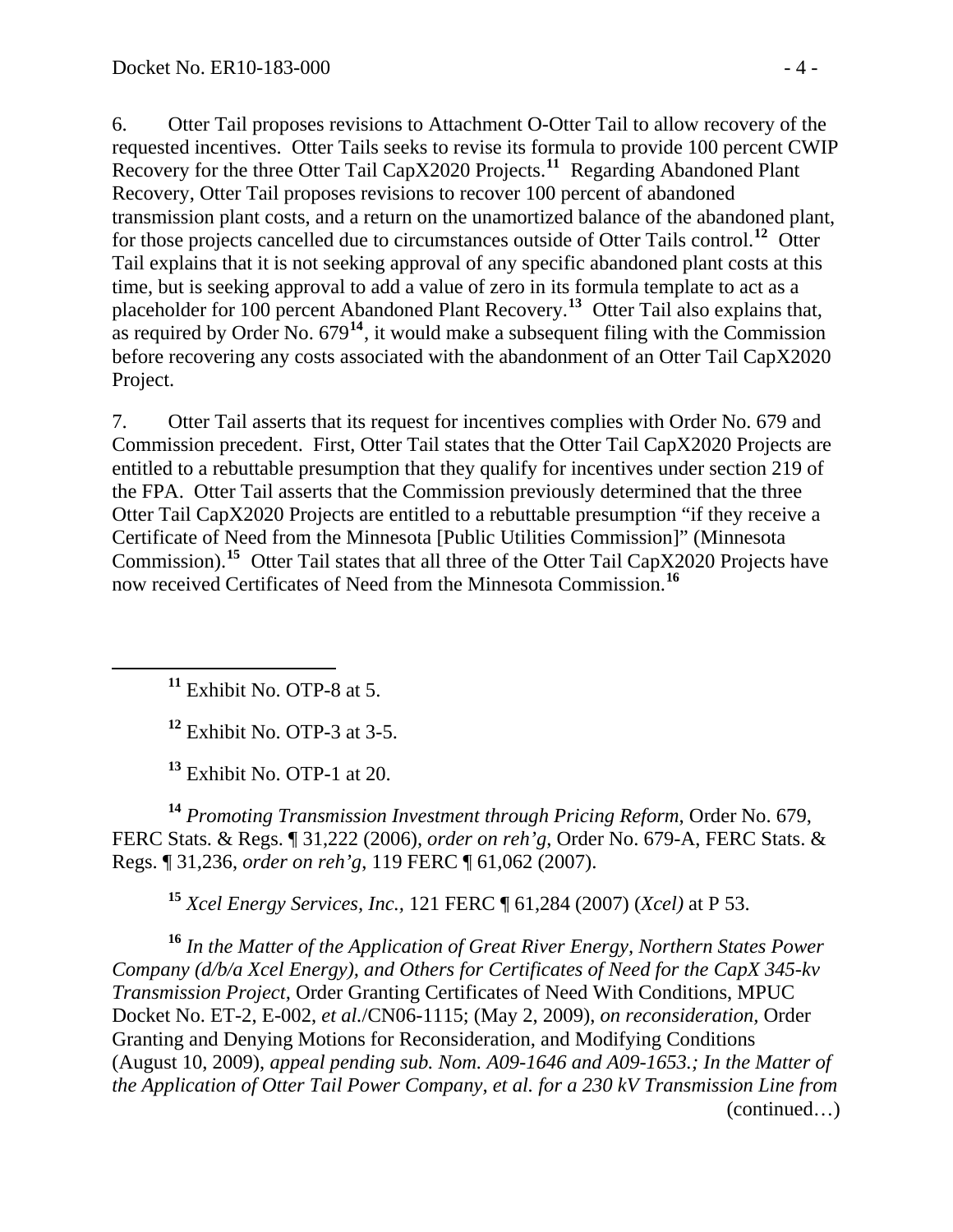8. Second, Otter Tail asserts that the Commission has previously found that the Otter Tail CapX2020 Projects are not routine and present special risks, and that nothing has changed since the Commission made that finding.**[17](#page-4-0)** Further, Otter Tail contends that the Otter Tail CapX2020 Projects are not routine because Otter Tail's investment in the projects represents an extraordinary investment in transmission expansion for Otter Tail over a six-year period. Otter Tail states that its expected investment in the Otter Tail CapX2020 Projects over the next five years will effectively double Otter Tail's existing transmission rate base.**[18](#page-4-1)** In addition, Otter Tail explains that the projects are not routine because the projects extend over Minnesota, South Dakota, and North Dakota, and, as the Commission has recognized, projects located in multiple states present special risks and challenges.**[19](#page-4-2)**

9. Otter Tail also claims that the Commission should find that the Otter Tail CapX2020 projects are not routine because the Commission has held that regional projects are not routine "by definition" and, in this case, the Otter Tail CapX2020 Projects have been planned regionally in conjunction with Midwest ISO.<sup>[20](#page-4-3)</sup> Moreover, Otter Tail contends that the Otter Tail CapX2020 Projects cannot be considered routine,**[21](#page-4-4)** as they are among the largest transmission infrastructure projects to be constructed in the upper Midwest in approximately three decades.**[22](#page-4-5)**

10. Otter Tail states that 100 percent CWIP Recovery will relieve downward pressure on Otter Tail's credit ratings. Otter Tail states that it holds corporate credit and senior unsecured credit ratings from Standard and Poor's (S&P) of BBB-, one notch above non-

 $\overline{a}$ *Bemidji to Grant Rapids, Minnesota* MPUC Dockets E-017, E-015, ET-6/CN-07-1222 (July 14, 2009). Exhibit No. OTP-3 at 14, 19, 23.

<span id="page-4-0"></span>**<sup>17</sup>** Transmittal Letter at 22; Exhibit No. OTP-3 at 27-29 (citing Xcel Order at P 53.).

<span id="page-4-1"></span>**<sup>18</sup>** Exhibit No. OTP-3 at 3. Otter Tails notes that its net transmission plant inservice for calendar-year 2008 as reflected in its current Attachment O under Midwest ISO's Tariff is over \$137 million, Exhibit No. OTP-3 at 3 n.1.

**<sup>19</sup>** Transmittal Letter at 22 (citing Order No. 679 at P 94.).

<span id="page-4-3"></span><span id="page-4-2"></span>**<sup>20</sup>** Transmittal at 23 (citing *Baltimore Gas and Elec. Co.* 120 FERC ¶ 61,084, at P 58 (2007).).

<span id="page-4-5"></span><span id="page-4-4"></span>**<sup>21</sup>** Otter Tail has provided a technology statement but notes that, although it is not seeking an advanced technology incentive, it will use advanced technologies.

**<sup>22</sup>** Transmittal Letter at 23.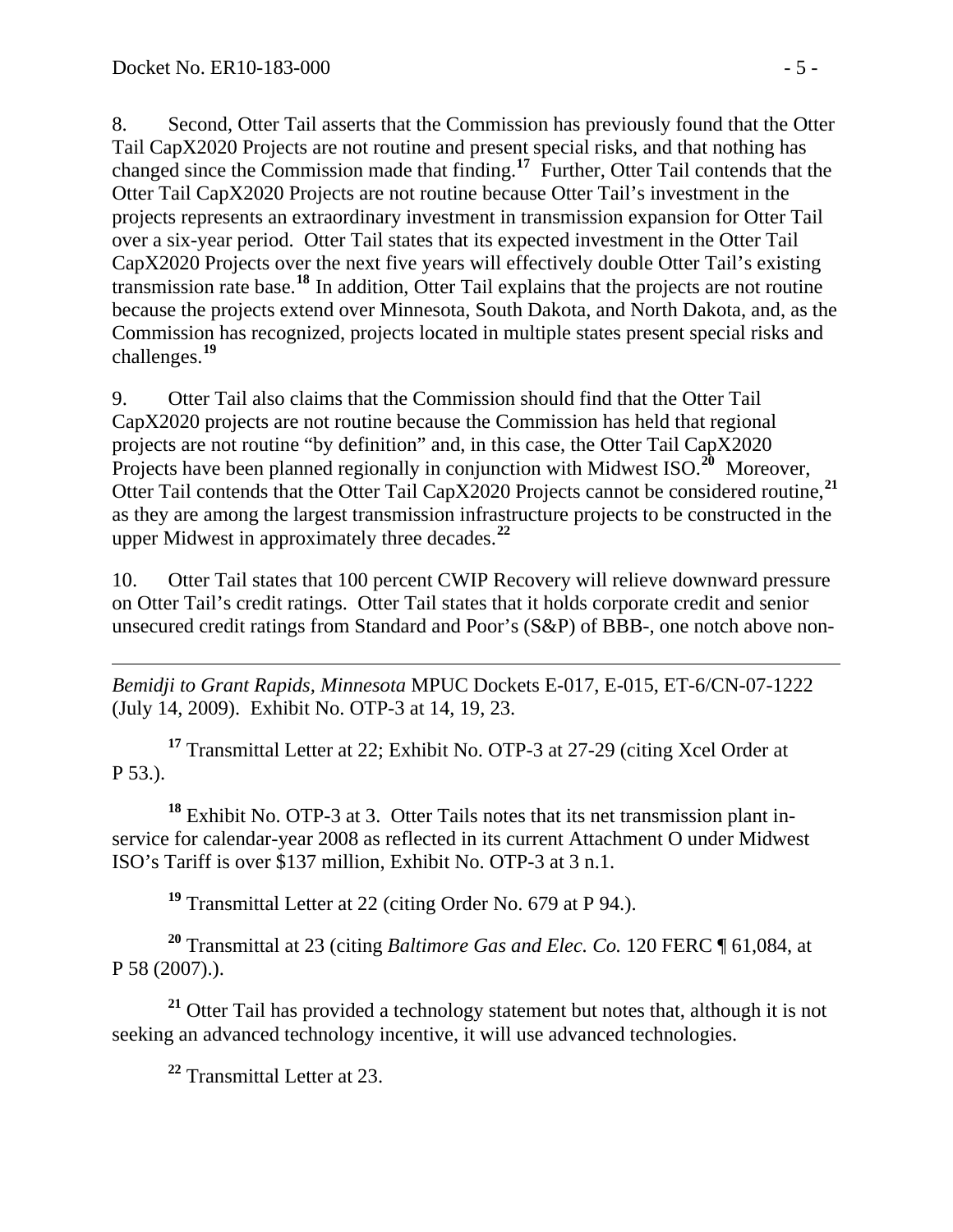investment grade status. Otter Tail asserts that any downgrade of this rating would have adverse financial consequences for Otter Tail and its customers.**<sup>23</sup>** Otter Tail states that, absent the requested incentives, the additional debt assumed to fund the Otter Tail CapX2020 Projects would put downward pressure on the credit metrics for interest coverage (i.e., funds from operations divided by interest expense) and leverage (i.e., funds from operations divided by debt) which could then negatively affect Otter Tail's credit ratings. This would increase Otter Tail's future borrowing costs and, ultimately, lead to higher rates for its customers.<sup>24</sup> According to Otter Tail, in order for it to continue to attract investors in the debt capital markets, it must maintain a track record o f stable financial and operating statistics, including strong debt service coverage and equity-to-capitalization ratios, predictable and stable cash flows, and favorable re gulatory treatment. **25**

11. Otter Tail claims that its request for 100 percent CWIP Recovery is tailored to the risks and challenges associated with its extraordinary investment in the Otter Tail CapX2020 Projects. Otter Tail explains that allowing 100 percent CWIP Recovery will improve Otter Tail's financial options, provide up-front regulatory certainty to its lenders, stabilize rates, increase cash flow, and mitigate the strain on Otter Tail's finances due to the substantial capital expenditures during construction.**[26](#page-5-0)** Further, Otter Tail states that the return on CWIP will help maintain Otter Tail's investment grade rating, generate cash to begin servicing debt, and lower the overall cost of the project.**[27](#page-5-1)** Otter Tail emphasizes

**<sup>23</sup>** *Id.* at 25.

**<sup>24</sup>** Exhibit No. OTP-13 at 12-14.

<sup>25</sup> *Id.* at 7 and 11. Otter Tail states that it expects to face a negative cash flow position as a result of its investment in the Otter Tail CapX2020 Projects and other transmission projects. In particular, Otter Tail states that absent 100 percent CWIP recovery, spending would exceed cash flows by approximately \$129.5 million between 2010 and 2014. Otter Tail states that allowing 100 Percent CWIP Recovery will provide it with a more positive cash flow during this time than recording construction costs in the form of Allowance for Funds Used During Construction (AFUDC), as is currently done. Otter Tail contends that if 100 percent CWIP Recovery for these projects is authorized, Otter Tail will be able to recover \$128.7 million on the Otter Tail CapX2020 Projects from 2010 through 2015. In contrast, Otter Tail asserts that it would only recover \$115.4 million on the Otter Tail CapX2020 Projects during that time period under the traditional AFUDC mechanism.

<span id="page-5-1"></span><span id="page-5-0"></span>**<sup>26</sup>** *Id.* OTP-13 at 7. **<sup>27</sup>** *Id*.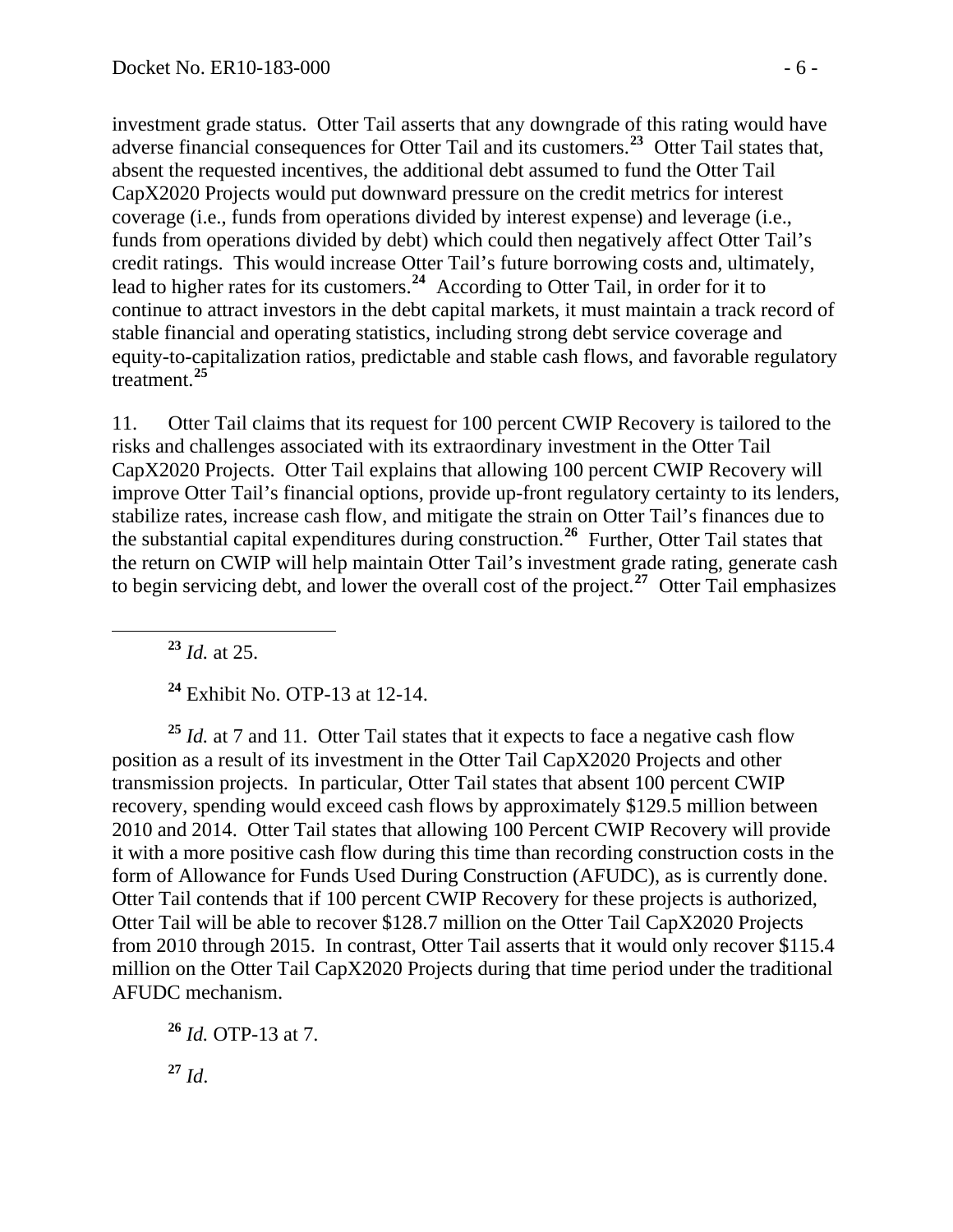that allowing 100 percent CWIP Recovery will not have an adverse impact on electric transmission rates. Otter Tail contends that, on the contrary, allowing 100 percent CWIP recovery will actually reduce rates on a nominal basis, and that customers will pay \$23 million less for the Otter Tail CapX2020 Projects with 100 percent CWIP Recovery than they would have paid with the traditional AFUDC mechanism.**<sup>28</sup>**

12. Otter Tail states that Abandoned Plant Recovery is tailored to the risks associated with the Otter Tail CapX2020 Projects. Otter Tail claims that granting the incentive would eliminate the risk that Otter Tail's stakeholders will have to bear the costs of any of the Otter Tail CapX2020 Projects that are cancelled for reasons beyond Otter Tail's control.**[29](#page-6-0)** It asserts that the Otter Tail CapX2020 Projects present special risks of abandonment because they require the approval of multiple jurisdictions, are dependent upon continued participation by multiple owners, and are being constructed to support expected new generation without existing interconnection and transmission agreements.**[30](#page-6-1)** Otter Tail also contends that potential opposition to the transmission lines may present additional risks that a project may be abandoned for reasons outside of its control.**[31](#page-6-2)**

13. Otter Tail asserts that, taken together, the total package of requested incentives is tailored to the risks and challenges of the Otter Tail CapX2020 Projects. Otter Tail explains that the requested incentives are consistent with each other because each incentive serves to reduce the risks presented by transmission projects and to remove potential obstacles to construction of those projects.**[32](#page-6-3)** Otter Tail states that the Commission has expressly recognized that 100 percent CWIP Recovery and Abandoned Plant Recovery can be used together, and that the incentives are similar in that they are interrelated and each one is designed to remove impediments to transmission construction.**[33](#page-6-4)**

14. Third, Otter Tail contends that the rates resulting from allowing the requested rate incentives are just and reasonable. Otter Tail asserts that its request to add a placeholder for Abandoned Plant Recovery will not impact rates. With respect to 100 percent CWIP

**<sup>28</sup>** *Id.* at 23.

**<sup>29</sup>** Transmittal Letter at 26.

**<sup>30</sup>** Transmittal Letter at 26-27.

<span id="page-6-4"></span><span id="page-6-3"></span><span id="page-6-2"></span><span id="page-6-1"></span><span id="page-6-0"></span>**<sup>31</sup>** *Id.* at 27 (citing *Southern Calif. Edison Co.*, 112 FERC ¶ 61,014, at P 58-61, *reh'g denied*, 113 FERC ¶ 61,143, at P 9-15 (2005).

**<sup>32</sup>** Transmittal Letter at 27.

**<sup>33</sup>** *Id.* at 28 (citing Order No. 679 at P 28-29, 117).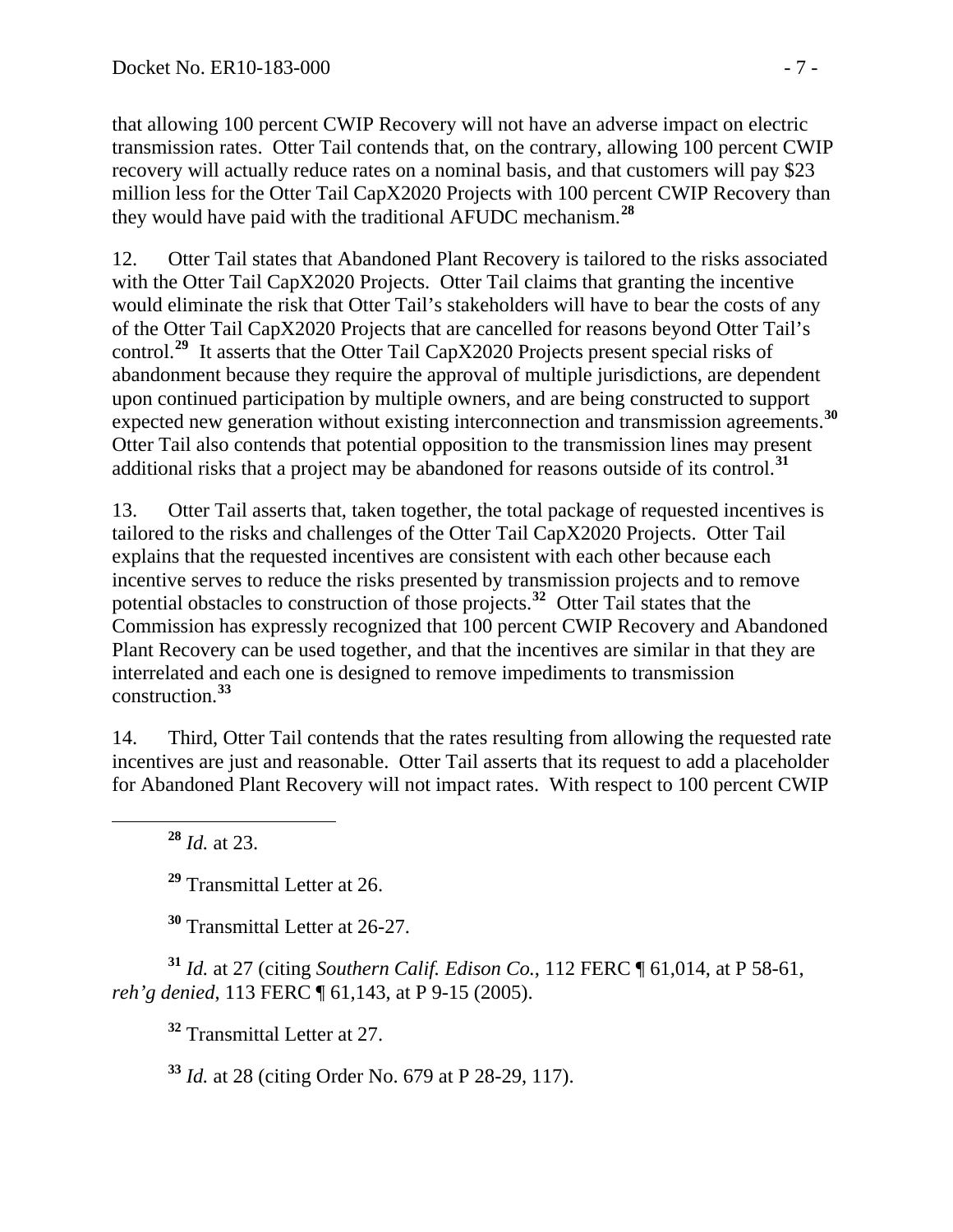Recovery, Otter Tail claims that the requested incentive will affect only the timing of cost recovery, and that, to the extent that it affects rates, the requested incentive may result in a nominal reduction in the costs that customers pay for the Otter Tail CapX2020 Projects.

15. Otter Tail also makes a number of requests and commitments regarding the Commission's regulations concerning 100 percent CWIP Recovery. Otter Tail notes that applicants seeking CWIP in rate base under a formula rate must make an annual filing informing the Commission of their request for inclusion of CWIP in rate base, and Otter Tail proposes to satisfy this requirement through an annual filing of the FERC's Form No. 730.**[34](#page-7-0)** Otter Tail proposes to implement a "pre-funded" AFUDC calculation, where pre-funded AFUDC is an offset to rate base that is applied after the standard AFUDC is calculated, mandating a zero AFUDC rate for CWIP that was included in rate base.**[35](#page-7-1)** Otter Tail proposes to determine the pre-funded amount by multiplying the standard AFUDC amount by the jurisdictional percentage, i.e., it would multiply the standard AFUDC amount by the percentage of retail and wholesale rate jurisdictions that allow CWIP in rate base.

16. Otter Tail states that AFUDC will be recorded to income and CWIP during the construction phase and a "pre-funded" AFUDC calculation will be simultaneously made on CWIP projects that are included in rate base in the projected rate formula. Otter Tail will then use this "pre-funded" AFUDC amount to offset the amount of AFUDC collected on CWIP projects to avoid double recovery of construction financing costs.**[36](#page-7-2)**

17. Otter Tail proposes to modify the formula rate Attachment O-Otter Tail to implement its requested 100 percent CWIP Recovery and the pre-funded AFUDC. Otter Tail has inserted line 18a, labeled "CWIP for Certificate of Need Projects," to add CWIP,

**<sup>34</sup>** Transmittal Letter at 34.

**<sup>35</sup>** Exhibit No. OTP-19 at 4.

<span id="page-7-2"></span><span id="page-7-1"></span><span id="page-7-0"></span>**<sup>36</sup>** Otter Tail proposes to accrue AFUDC on 100 percent of its CWIP balances by debiting Account No. 107, Construction Work In Progress-Electric, and crediting Account No. 419.1, Allowance for Other Funds Used During Construction, and Account No. 432, Allowance for Borrowed Funds Used During Construction—Credit. To record the pre-funded AFUDC, Otter Tail proposes to debit Account No. 419.1 and Account No. 432, and credit Account No. 254, Other Regulatory Liabilities. When construction is complete, the CWIP will be transferred to utility plant in-service and depreciation will be started. Finally, Otter Tail proposes to amortize the regulatory liability by debiting Account No. 254 and crediting Account No. 405, Amortization of Other Electric Plant, over the average life of the Otter Tail CapX2020 Projects to serve as an offset to depreciation expense.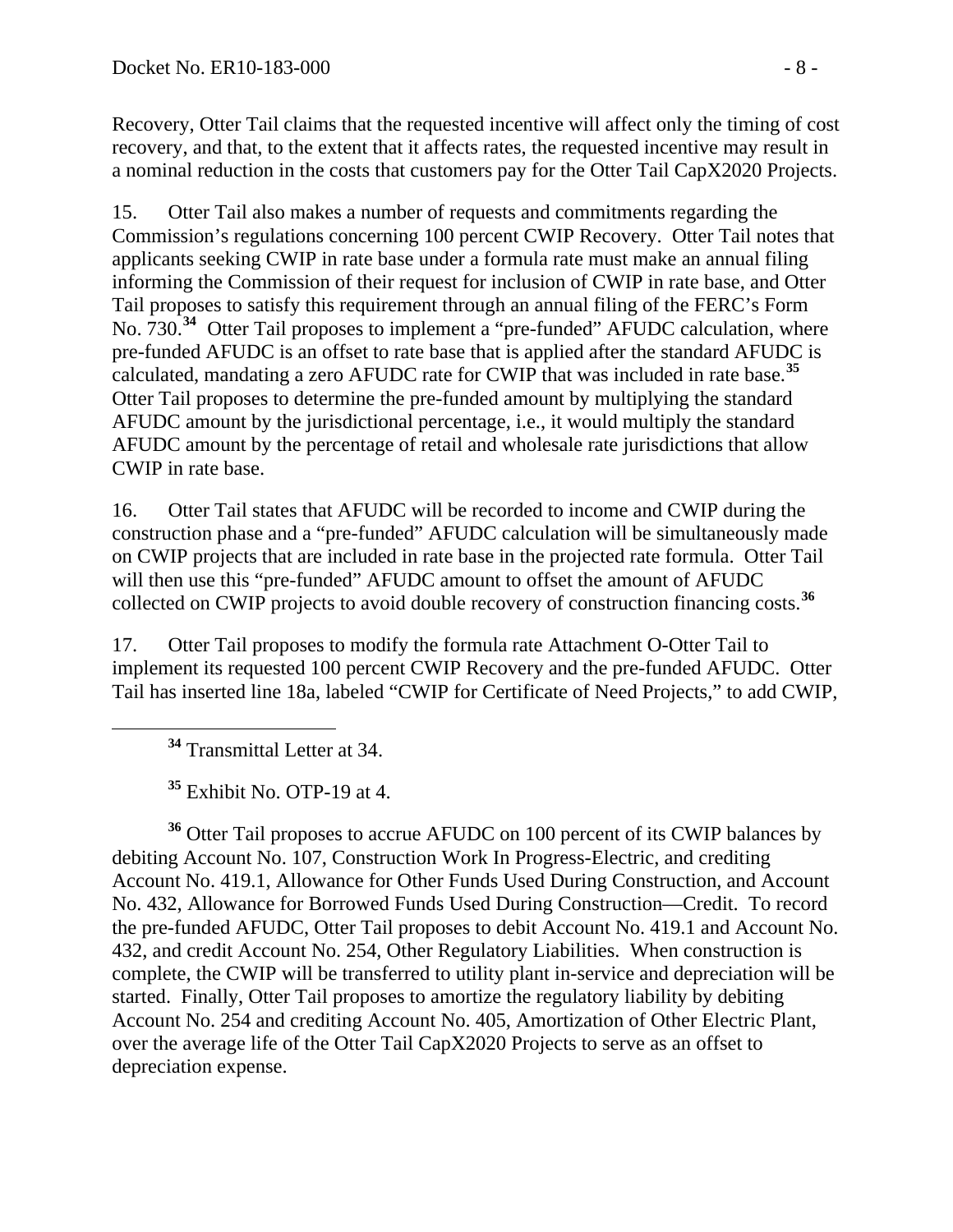including its related AFUDC, to rate base. To offset AFUDC on CWIP in rate base, Otter Tail proposes to include an adjustment to rate base on line 23a, labeled "Net Prefunded AFUDC on CWIP included in Rate Base." In addition, Otter Tail proposes to add a new line related to transmission depreciation expense labeled "Pre-funded AFUDC Amortization", which will offset depreciation expense by the amortization of the prefunded AFUDC recorded as a regulatory liability in Account No. 254.

## **B. Other Proposed Formula Rate Modifications**

18. Otter Tail proposes to implement its Attachment O-Otter Tail formula rates using projected cost inputs to develop the annual transmission revenue requirement and projected transmission loads to calculate the transmission rates.**[37](#page-8-0)** The projected rates would be assessed on a calendar year basis beginning January 1, rather than by calculating the annual transmission revenue requirement based on the previous year's data.**[38](#page-8-1)** Otter Tail states that the projected rates would be subject to an annual true-up, with interest, based on actual costs, as reported in Otter Tail's FERC Form No. 1. The annual transmission revenue requirement based on projected costs for the next calendar year will be posted on its Open Access Same-Time Information (OASIS) by September 1 of each year and Otter Tail will hold a customer meeting by October 31 of each year to explain those Attachment O-Otter Tail formula rate input projections and cost details. Otter Tail states that it has posted the 2010 estimates and formulas on its OASIS concurrently with this filing, and will hold a customer meeting on or before November 30, 2009.**[39](#page-8-2)**

19. Otter Tail states that this will ensure a consistent rate methodology in the Otter Tail pricing zone and eliminate the lag in cost recovery, which has posed problems during years in which Otter Tail is undertaking large transmission capital projects.**[40](#page-8-3)** Otter Tail contends that the proposed revisions to implement its transmission rate formula using projected test period costs would enable Otter Tail to recover its costs in the same year they are incurred. Otter Tail states that the proposed Attachment O-Otter Tail revisions using a forward-looking formula rate follow closely revisions to the

<span id="page-8-1"></span>**<sup>38</sup>** *Id*.

- <span id="page-8-2"></span>**<sup>39</sup>** Exhibit No. OTP-5 at 10-11.
- <span id="page-8-3"></span>**<sup>40</sup>** Transmittal Letter 14-16.

<span id="page-8-0"></span>**<sup>37</sup>** Exhibit No. OTP-8 at 5.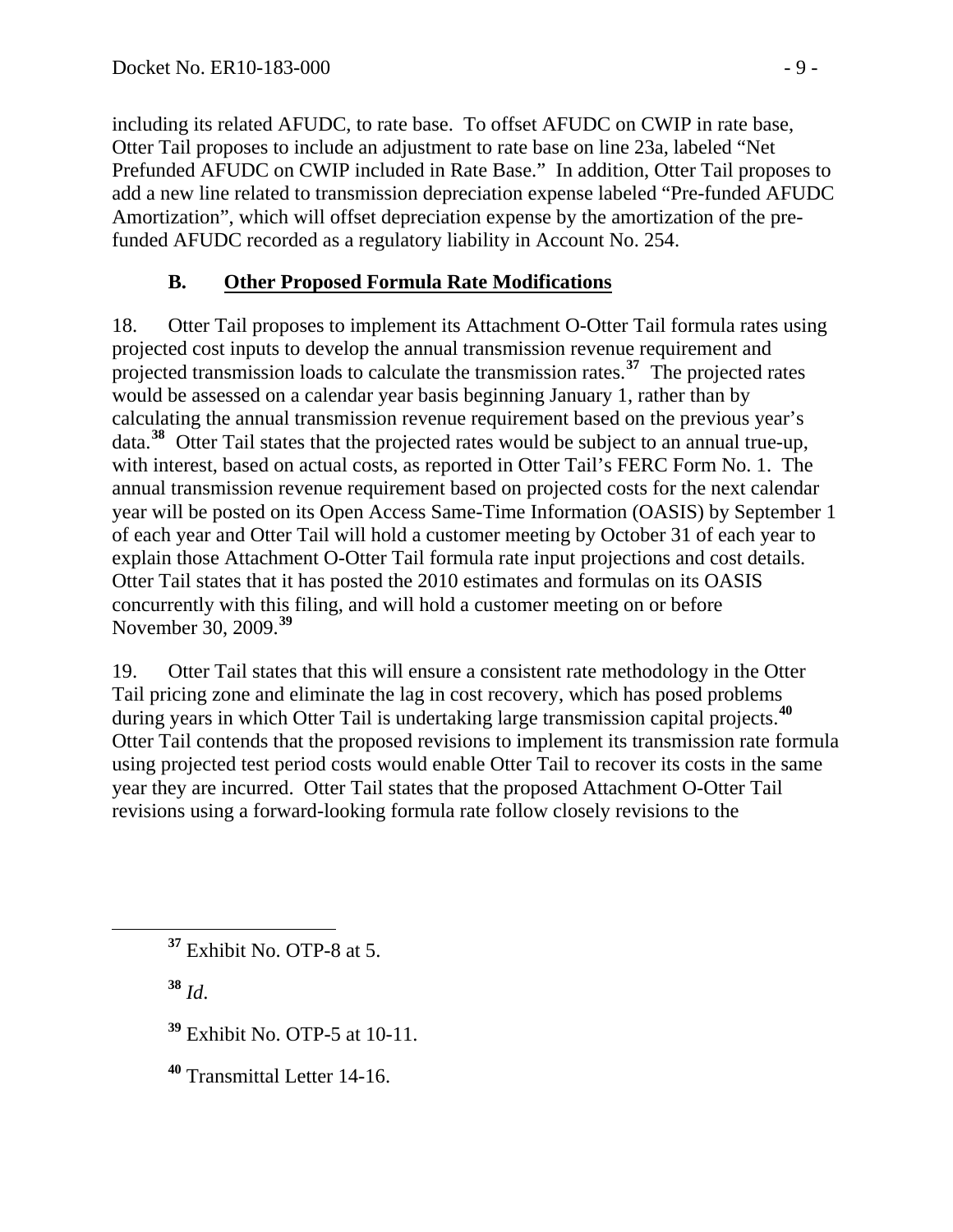transmission formula rates of other Midwest ISO transmission owners that the Commission has approved.**<sup>41</sup>**

20. Otter Tail also proposes an additional procedure,**[42](#page-9-0)** which it notes the Commission has previously approved for other Midwest ISO transmission owners.**[43](#page-9-1)** Specifically, Otter Tail is proposing an option to accelerate any refunds of over-collections to Tariff customers by one year, to lessen the amount of interest due.**[44](#page-9-2)**

21. Finally, Otter Tail requests waiver of a number of provisions of the Commission's regulations. Otter Tail asks the Commission to waive the filing requirements in sections  $35.25(c)(4)$  and  $35.25(g)$  relating to the anticompetitive impacts of CWIP recovery on the basis that it has provided sufficient information to meet the requirements of those sections. Otter Tail also seeks waiver of the requirements of section 35.13(d) concerning Period I and Period II data on the basis that the inputs for its formula rate are provided annually. Noting that it has served the filing electronically and has posted a copy on Midwest ISO's website, Otter Tail maintains that good cause exists for waiver of section 385.2010 because of the volume of potentially interested parties, the limited resources available for service, and the financial burden that mailing copies would impose. Lastly, Otter Tail seeks waiver of any other Commission rule or regulation necessary to permit the proposed tariff changes to be accepted by the Commission and made effective January 1, 2010, as requested.

## **III. Notice of Filings and Responsive Pleadings**

22. Notice of Otter Tail's filing was published in the *Federal Register*, 74 Fed. Reg. 58269 (2009), with interventions and comments due on or before November 20, 2009. Timely motions to intervene, raising no substantive issues, were filed by Missouri River Energy Services, Great River, and Xcel Energy Services Inc.

 **<sup>41</sup>** *Id.* at 14-15 (citing *Michigan Elec. Transmission Co.,* 117 FERC ¶ 61,314 (2006), *order on reh'g*, 118 FERC ¶ 61,139, *order on compliance*, 119 FERC ¶ 61,203 (2007); *American Transmission Co.,* 97 FERC ¶ 61,139 (2001) (*ATC*)).

<span id="page-9-0"></span>**<sup>42</sup>** Otter Tail is also evaluating alternative methods for the Attachment GG true-up and expects to file the applicable methodology in the first quarter of 2010.

<span id="page-9-2"></span><span id="page-9-1"></span>**<sup>43</sup>** *See American Transmission Co*., Docket No. ER05-1506-000 (December 20, 2005) (unpublished letter order); *Southern Indiana Gas & Elec. Co*., Docket No. ER09- 180-000 (December 19, 2008) (unpublished letter order); *Xcel,* 121 FERC ¶ 61,284 (2007).

**<sup>44</sup>** Exhibit No. OTP-8 at 10.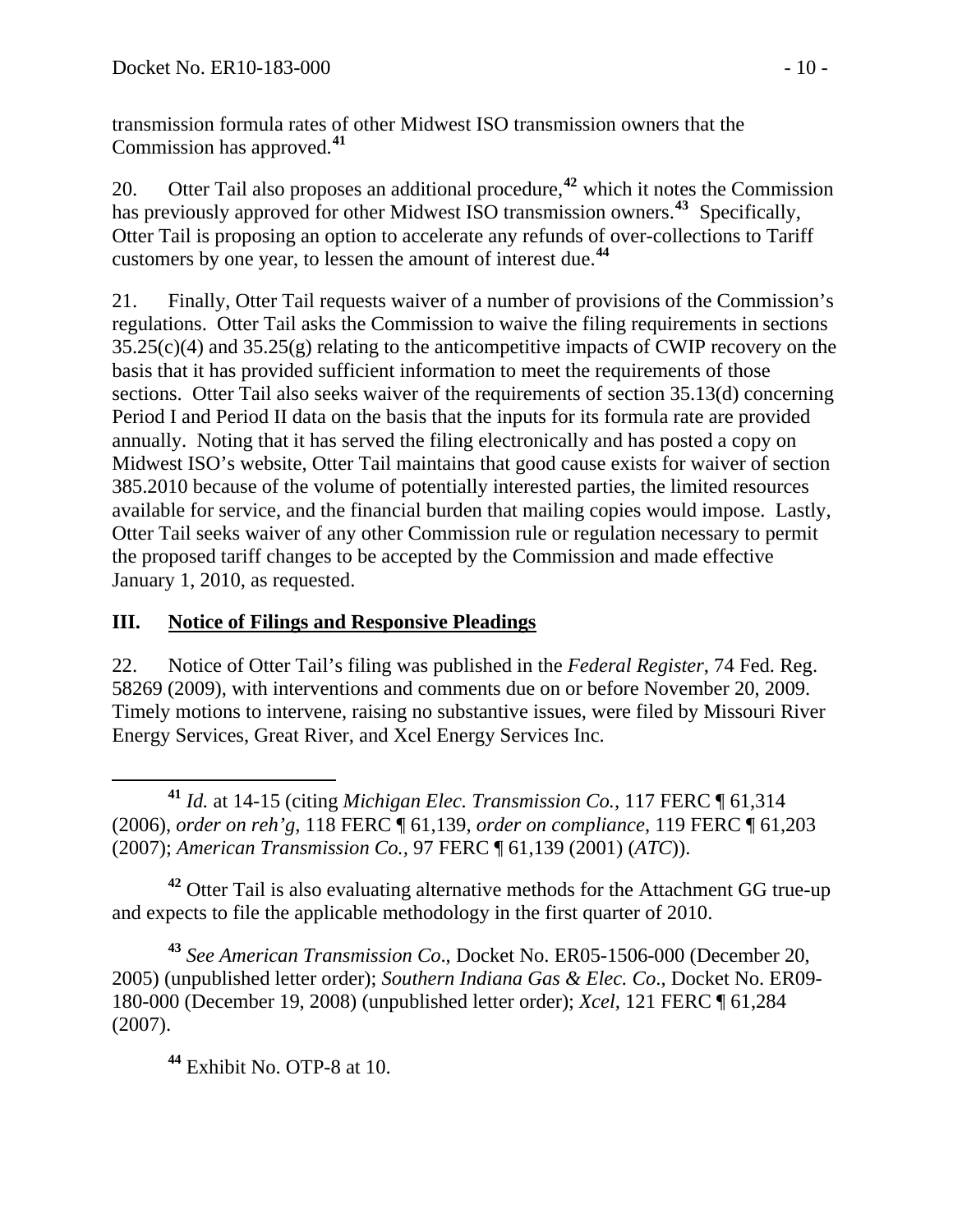### **IV. Discussion**

### **A. Procedural Matters**

23. Pursuant to Rule 214 of the Commission's Rules of Practice and Procedure, 18 C.F.R. § 385.214 (2009), the timely, unopposed motions to intervene serve to make the entities that filed them parties to this proceeding.

## **B. Section 219 and Order No. 679 Incentives**

# **1. Section 219 Requirements**

24. In the Energy Policy Act of 2005,**[45](#page-10-0)** Congress added section 219 to the FPA and directed the Commission to establish rules providing incentives to promote capital investment in transmission infrastructure. The Commission subsequently issued Order No. 679, setting forth processes by which a public utility may seek transmission rate incentives pursuant to section 219, such as the incentives requested here by Otter Tail.

25. Pursuant to section 219, an applicant must show that "the facilities for which it seeks incentives either ensure reliability or reduce the cost of delivered power by reducing transmission congestion."**[46](#page-10-1)** Also, as part of this demonstration, "section 219(d) provides that all rates approved under the Rule are subject to the requirements of sections 205 and 206 of the FPA, which require that all rates, charges, terms and conditions be just and reasonable and not unduly discriminatory or preferential."**[47](#page-10-2)**

26. Order No. 679 provides that a public utility may file a petition for declaratory order or a section 205 filing to obtain incentive rate treatment for transmission infrastructure investment that satisfies the requirements of section 219 (i.e., the applicant must demonstrate that the facilities for which it seeks incentives either ensure reliability and/or reduce the cost of delivered power by reducing transmission congestion).**[48](#page-10-3)** Order No. 679 establishes a process for an applicant to follow to demonstrate that it meets this standard, including a rebuttable presumption that the standard is met if: (1) the transmission project results from a fair and open regional planning process that considers and evaluates projects for reliability and/or congestion and is found to be acceptable to the Commission; or (2) the transmission project has received construction approval from

<span id="page-10-0"></span>**<sup>45</sup>** Pub. L. No. 109-58 § 1241 (2005), 119 Stat. 594.

<span id="page-10-1"></span>**<sup>46</sup>** Order No. 679, FERC Stats. & Regs. ¶ 31,222 at P 76.

<span id="page-10-2"></span>**<sup>47</sup>** *Id.* P 8 (citing 16 U.S.C. §§ 824(d) and 824(e) (2006)).

<span id="page-10-3"></span>**<sup>48</sup>** 18 C.F.R. § 35.35(i) (2008).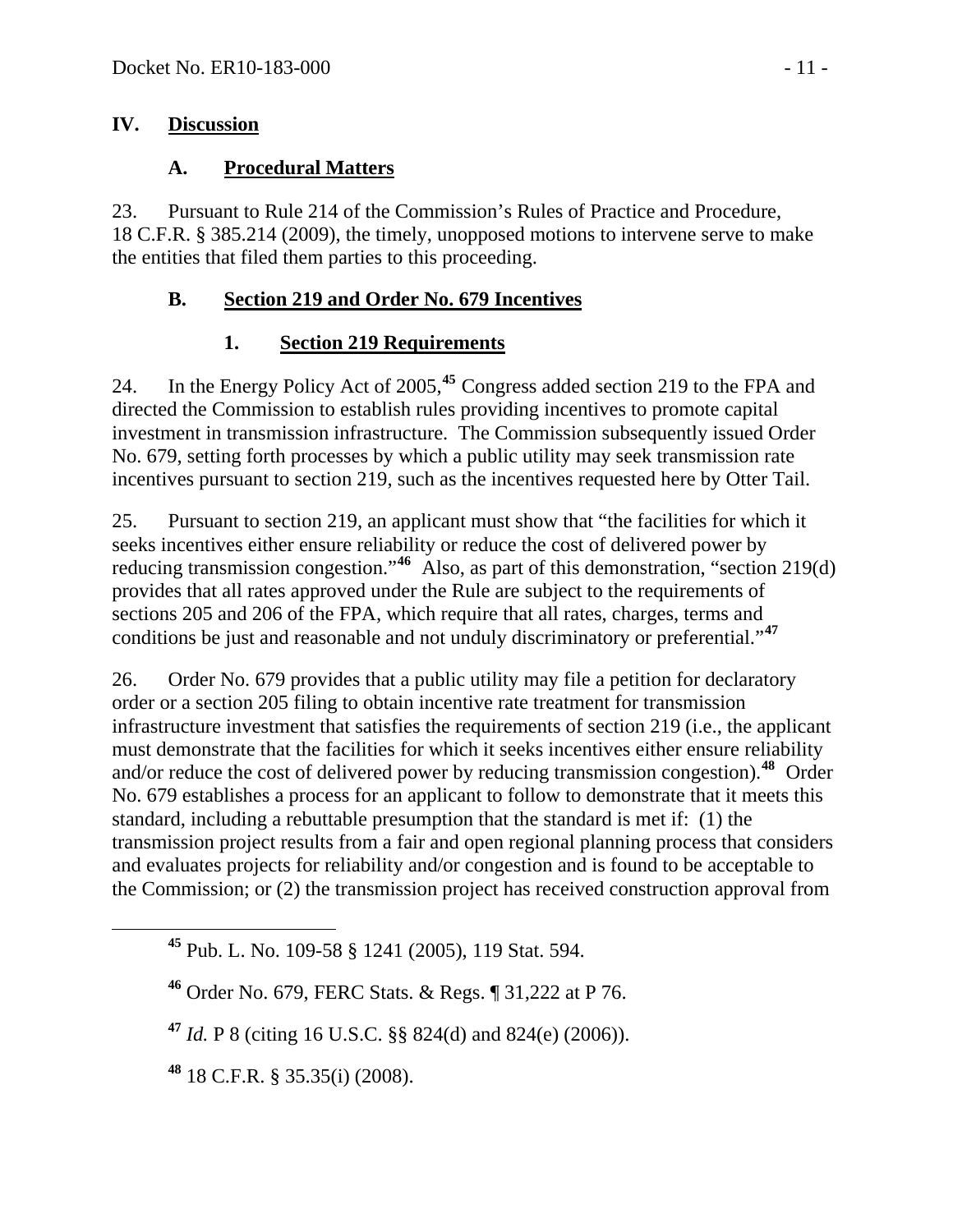an appropriate state commission or state siting authority.**<sup>49</sup>** Order No. 679-A clarifies the operation of this rebuttable presumption by noting that the authorities and/or processes on which it is based (i.e., a regional planning process, a state commission, or siting authority) must, in fact, consider whether the project ensures reliability or reduces the cost of delivered power by reducing congestion.**<sup>50</sup>**

27. In *Xcel*, we found that projects that are part of Phase 1 of the CapX2020 Project, three of which are the same as the Otter Tail CapX2020 Projects, qualify for a rebuttable presumption that they are eligible for incentives under the requirements of FPA section 219 if they received Certificates of Need from the Minnesota Commission.**[51](#page-11-0)** Each of the projects has received a Certificate of Need. Therefore, we find that the Otter Tail CapX2020 Projects qualify for a rebuttable presumption that they meet the requirements of FPA section 219.

# **2. The Nexus Requirement**

28. We find that Otter Tail's request for incentives meets the Commission's nexus requirement. To satisfy the nexus requirement, an applicant must demonstrate that there is a nexus between the incentive sought and the investment being made. In Order No. 679-A, the Commission clarified that the nexus test is met when an applicant demonstrates that the total package of incentives requested is "tailored to address the demonstrable risks or challenges faced by the applicant."**[52](#page-11-1)** The Commission noted that this nexus test is fact-specific and requires the Commission to review each application on a case-by-case basis.

29. As part of this evaluation, the Commission has found the question of whether a project is "routine" to be particularly probative.**[53](#page-11-2)** In *BG&E*, the Commission clarified how it will evaluate projects to determine whether they are routine. Specifically, to determine whether a project is routine, the Commission will consider all relevant factors presented by an applicant. For example, an applicant may present evidence on: (1) the

**<sup>49</sup>** Order No. 679, FERC Stats. & Regs. ¶ 31,222 at P 58.

**<sup>50</sup>** Order No. 679-A, FERC Stats. & Regs. ¶ 31,236 at P 49.

**<sup>51</sup>** *Xcel*, 121 FERC ¶ 61,284 at P 53.

**<sup>52</sup>** Order No. 679-A, FERC Stats. & Regs. ¶ 31,236 at P 40.

<span id="page-11-2"></span><span id="page-11-1"></span><span id="page-11-0"></span>**<sup>53</sup>** *Baltimore Gas and Elec. Co.*, 120 FERC ¶ 61,084, at P 48 (2007) (*BG&E*), 121 FERC ¶ 61,167, *reh'g denied*, 122 FERC ¶ 61,034 (2008), *reh'g denied*, 123 FERC ¶ 61,262 (2008).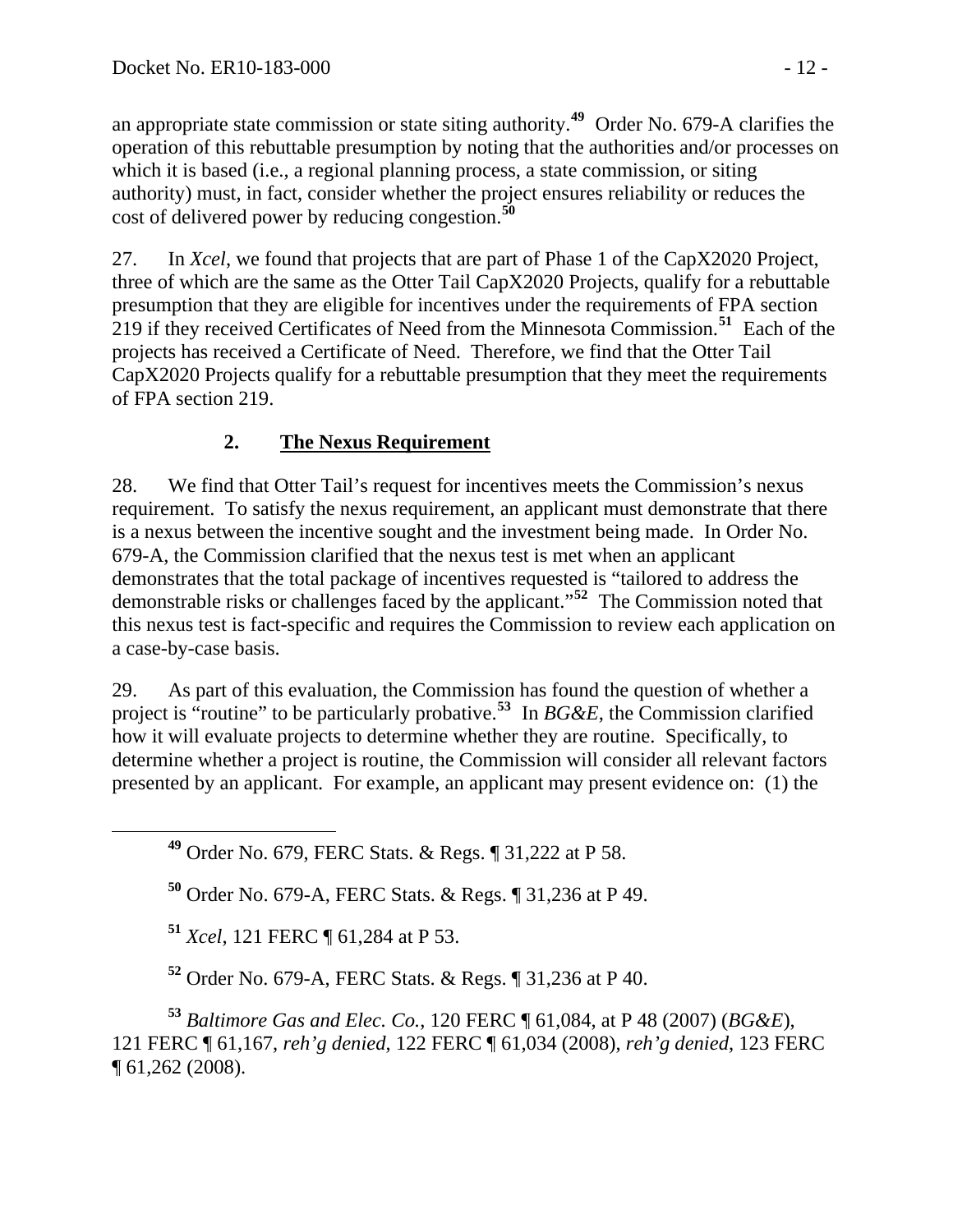scope of the project (e.g., dollar investment, increase in transfer capability, involvement of multiple entities or jurisdictions, size, effect on region); (2) the effect of the project (e.g., improving reliability or reducing congestion costs); and (3) the challenges or risks faced by the project (e.g., siting, internal competition for financing with other projects, long lead times, regulatory and political risks, specific financing challenges, other impediments).**<sup>54</sup>** Additionally, the Commission clarified that "when an applicant has adequately demonstrated that the project for which it requests an incentive is not routine, that applicant has, for purposes of the nexus test, shown that the project faces risks and challenges that merit an incentive."**<sup>55</sup>**

30. As we found in *Xcel*, **[56](#page-12-0)** the Otter Tail CapX2020 Projects are not routine and present special risks. As discussed further below, we find that Otter Tail's request for incentives meets the nexus requirement.

### **a. Abandoned Plant Recovery**

31. In Order No. 679, the Commission found that Abandoned Plant Recovery is an effective means to encourage transmission development by reducing the risk of nonrecovery of costs.**[57](#page-12-1)** We find that Otter Tail has shown, consistent with our discussion in Xcel, <sup>[58](#page-12-2)</sup> a nexus between the requested Abandoned Plant Recovery incentive and its planned investment. Besides their scope, size and long-lead times, the Otter Tail CapX2020 Projects present special risks because they require approvals from multiple jurisdictions, and are still subject to potential cancelation or modifications due to decisions beyond Otter Tail's control. Accordingly, we find that Otter Tail's request for Abandoned Plant Recovery meets the nexus requirement.**[59](#page-12-3)**

**<sup>54</sup>** *Id.* P 52-55.

**<sup>55</sup>** *Id.* P 54.

<span id="page-12-0"></span>**<sup>56</sup>** *Xcel*, 121 FERC ¶ 61,284 at P 56.

**<sup>57</sup>** Order No. 679, FERC Stats. & Regs. ¶ 31,222 at P 163.

**<sup>58</sup>** *Xcel,* 121 FERC ¶ 61,284 at P 63.

<span id="page-12-3"></span><span id="page-12-2"></span><span id="page-12-1"></span>**<sup>59</sup>** We note that if any part of the Otter Tail CapX2020 Projects is abandoned, Otter Tail must make a filing demonstrating that the costs of the project were prudently incurred, and that the project was abandoned for reasons beyond Otter Tail's control.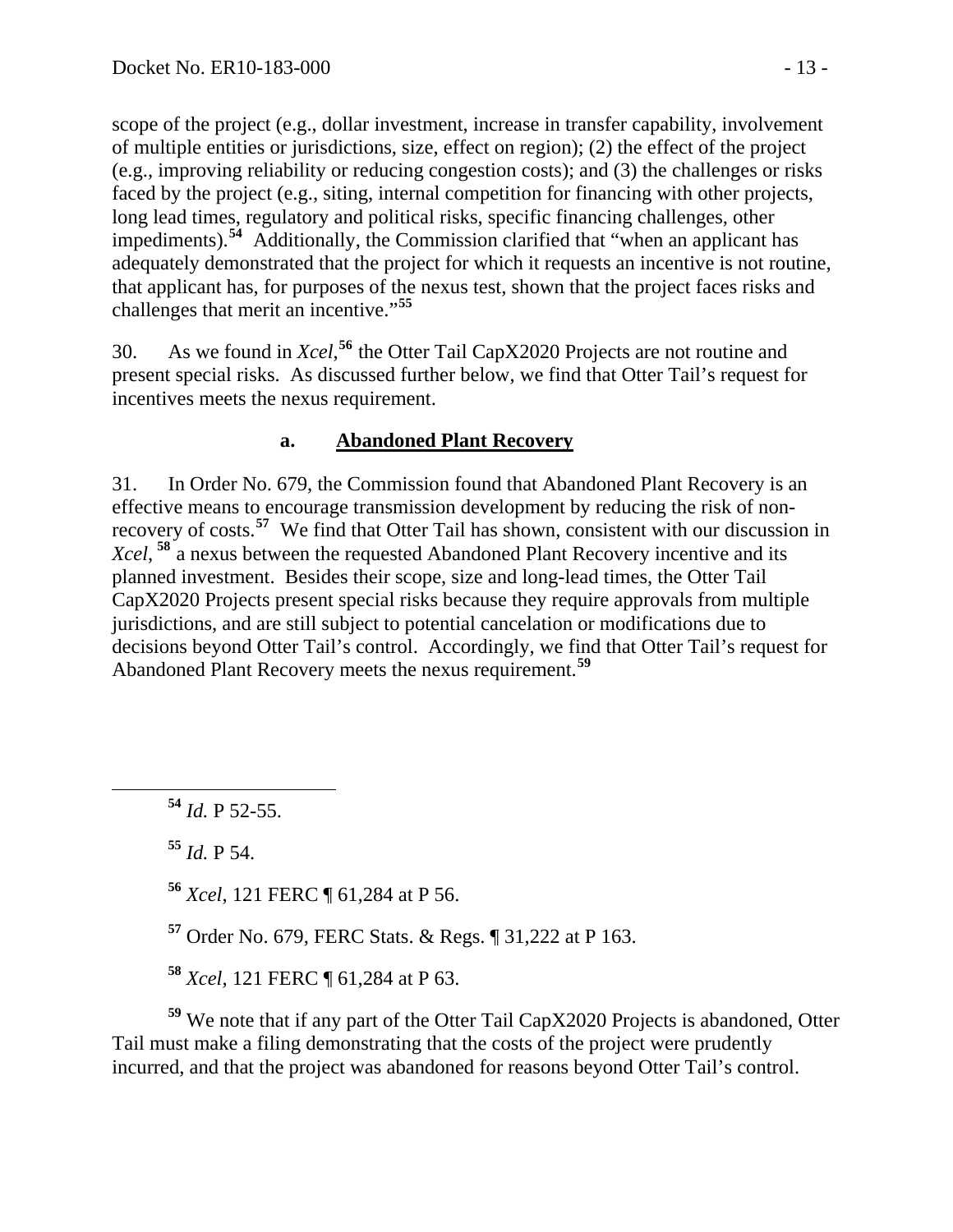### **b. Construction Work in Progress**

32. In Order No. 679, the Commission established a policy that allows utilities to include, where appropriate, 100 percent of prudently-incurred transmission-related CWIP in rate base.**[60](#page-13-0)** The Commission noted in Order No. 679 that this rate treatment will further the goals of section 219 by providing up-front regulatory certainty, rate stability, and improved cash flow for applicants, thereby reducing the pressures on their finances caused by investing in transmission projects.**[61](#page-13-1)**

33. We find that Otter Tail has shown a nexus between the proposed 100 percent CWIP Recovery incentive and its investment in the Otter Tail CapX2020 Projects. Otter Tail has demonstrated that the size and scope of the Otter Tail CapX2020 Projects pose risks of decreasing Otter Tail's investment rating. We find that authorizing 100 percent CWIP Recovery for the Otter Tail CapX2020 Projects will enhance Otter Tail's cash flow, reduce interest expenses, assist Otter Tail with obtaining favorable financing, and improve the coverage ratios used by rating agencies to determine Otter Tail's credit quality by replacing non-cash AFUDC with cash earnings. This, in turn, will reduce the risk of a down-grade in Otter Tail's investment ratings. These factors are comparable to those that the Commission has taken into consideration in authorizing CWIP in rate base for other utilities.**[62](#page-13-2)**

34. Consistent with Commission precedent, we will accept Otter Tail's proposal to file a FERC Form No. 730 report to satisfy the filing requirements for inclusion of CWIP in rate base in its rate formula. We will also accept Otter Tail's proposal to develop and post on OASIS, as part of the annual customer notification and information procedures, work papers that show the cost information and in-service date assumptions regarding the transmission projects and estimated CWIP amounts to be included in its formula rate for each year.

### **c. Nexus with Total Package of Incentives**

<span id="page-13-0"></span>35. We find that Otter Tail has shown that the total package of incentives is tailored to address the demonstrable risks or challenges faced by Otter Tail in investing in the Otter Tail CapX2020 Projects.**[63](#page-13-3)** Consistent with Order No. 679, the Commission has, in prior

<span id="page-13-1"></span>**<sup>61</sup>** *Id.* at P 115.

<span id="page-13-2"></span>**<sup>62</sup>** *Xcel,* 121 FERC ¶ 61,284 at P 59.

<span id="page-13-3"></span>**<sup>63</sup>** *See* Order No. 679-A, FERC Stats. & Regs. ¶ 31,236 at P 21, 27.

**<sup>60</sup>** Order No. 679, FERC Stats. & Regs. ¶ 31,222 at P 29, 117.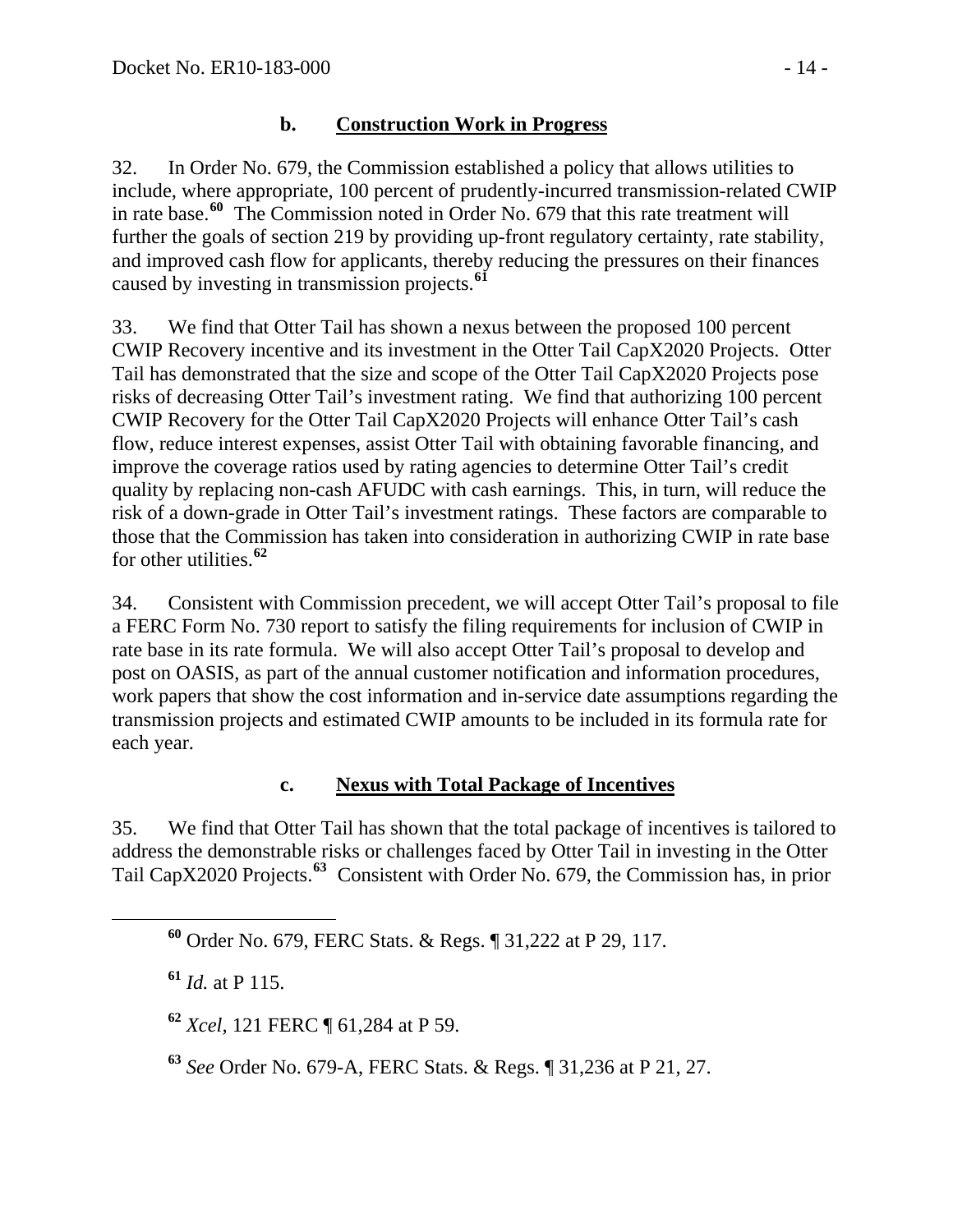cases, approved multiple rate incentives for particular projects.**<sup>64</sup>** This is based upon our interpretation of FPA section 219 as authorizing the Commission to approve more than one incentive rate treatment for an applicant proposing a new transmission project, as long as each incentive is justified by a showing that it satisfies the requirements of FPA section 219 and that there is a nexus between the incentives being proposed and the investment being made.

36. Here, we find that the total package of incentives requested by Otter Tail is tailored to the risks it faces in investing in the Otter Tail CapX2020 Projects. As discussed above, Otter Tail has demonstrated that each of the requested incentives will reduce the risks that Otter Tail faces and will remove potential obstacles to the construction of these projects.

## **C. Section 205 Determination**

37. The Commission also accepts for filing Otter Tail's proposal to use projected test year cost inputs with a true-up mechanism and formula rate modifications to accelerate refunds and convene customer meetings by October 31 of each year, effective January 1, 2010. Our analysis indicates that Otter Tail's proposal to switch to a forward-looking transmission formula rate with a true-up mechanism is just and reasonable. The use of projected costs is consistent with the formula rates in the Attachment O of the Midwest ISO Tariff that we have previously approved for other Midwest ISO transmission owners.**[65](#page-14-0)**

38. For the reasons discussed below, we find that Otter Tail has demonstrated that it meets the requirements for the requested incentive-based rate treatments. However, the Commission finds that certain modifications need to be made to the formula rate in Attachment O – Otter Tail. Additionally, the Commission finds that Otter Tail must file a new Attachment GG.

39. Attachment O-Otter Tail and Attachment GG work together to calculate charges associated with the Otter Tail CapX2020 Projects. Attachment O-Otter Tail includes a non-levelized formula rate used to calculate Otter Tail's rates for charges under Schedule 7, 8, and 9 of the Tariff for service over its facilities. Attachment O-Otter Tail calculates

**<sup>64</sup>** *See, e.g.*, *PATH*, 122 FERC ¶ 61,188; *Southern California Edison Co.*, 121 FERC ¶ 61,168 (2007).

<span id="page-14-0"></span>**<sup>65</sup>** *See International Transmission Co.*, 116 FERC ¶ 61,036 (2006); *Michigan Elec. Transmission Co. LLC*, 117 FERC ¶ 61,314 (2006); and *ITC Holdings Corp.*, 121 FERC ¶ 61,229 (2007).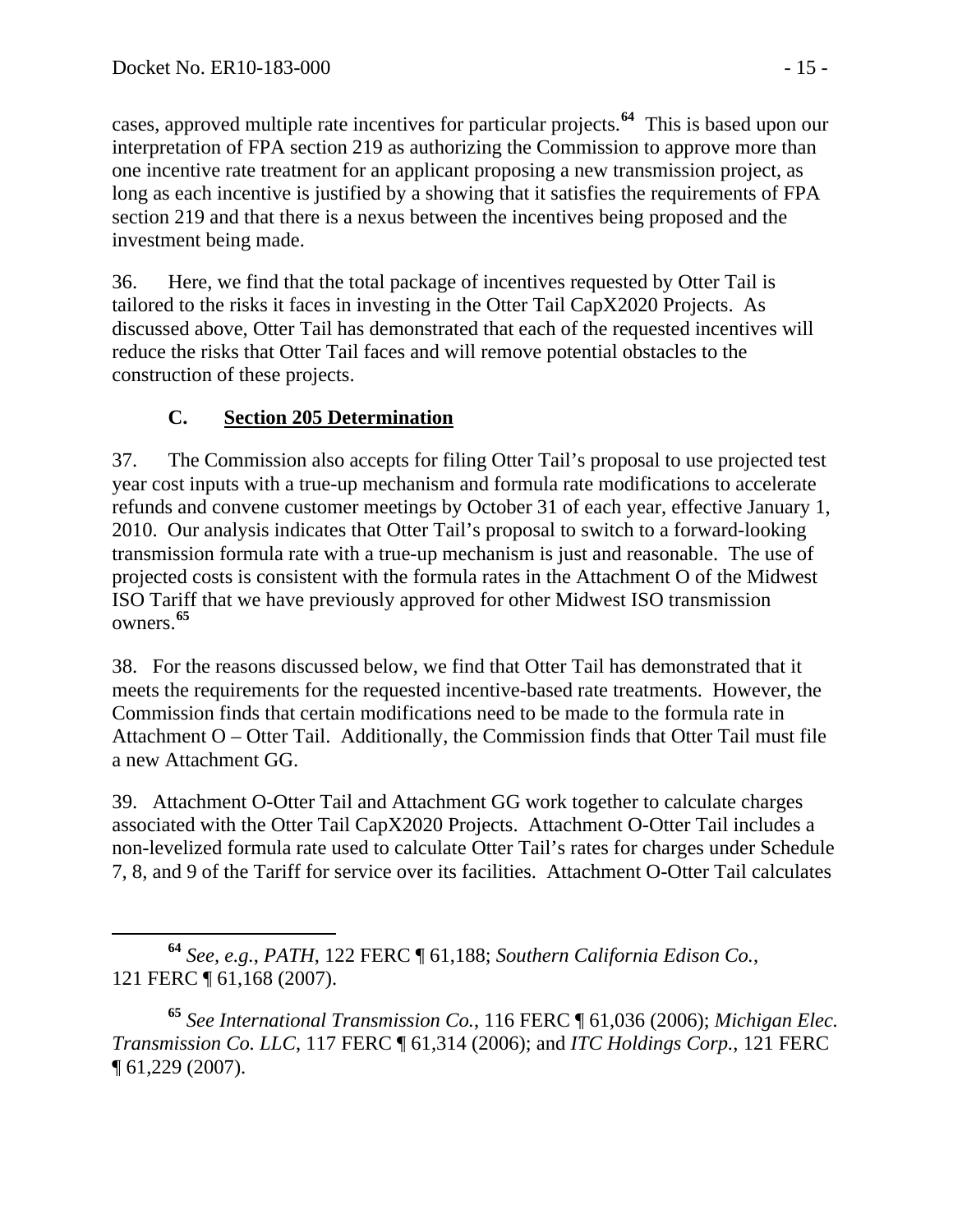total costs less costs recovered under other schedules and rate formula attachments in the Midwest ISO Tariff.

40. Attachment GG, which will be used to recover the costs of the Otter Tail CapX2020 Projects to the extent they qualify for regional cost sharing under Attachment FF of Midwest ISO's Tariff, is a formula rate used to calculate Otter Tail's transmission service charges under Schedule 26 of Midwest ISO's Tariff which are in addition to any charges under Schedule 7, 8, and 9. Attachment GG applies fixed charge rates, reflecting average company costs (e.g. return, income taxes, taxes other than income taxes, and operating and maintenance expenses), to project plant investment and adds depreciation. The Attachment GG costs for the project are then treated as reductions on Attachment O-Otter Tail to avoid double recovery.

41. Otter Tail modifies Attachment O-Otter Tail to include line items for CWIP, prefunded AFUDC on CWIP in rate base and prefunded AFUDC amortization to reflect the 100 percent CWIP Recovery incentive. In addition, Otter Tail modifies Attachment O-Otter Tail to include line items for inclusion of the unamortized balance of abandoned plant and abandoned plant amortization, with a placeholder equal to zero, to reflect the Abandoned Plant Recovery incentive.

42. With respect to the Abandoned Plant Recovery incentive, we find that Otter Tail's revision of the formula rate in Attachment O-Otter Tail to include a placeholder for this incentive is reasonable. Otter Tail's request for Abandoned Plant Recovery will not affect Otter Tail's transmission rates without Otter Tail making a future filing with the Commission to demonstrate that the costs of the abandoned plant were prudent and that the plant was abandoned for reasons beyond Otter Tail's control. If Otter Tail were to make such a showing, this placeholder will allow Otter Tail to recover an amortized portion of the abandoned plant as well as earn a return on the unamortized portion of the abandoned plant, as appropriate. However, it appears to the Commission that Otter Tail overlooked the need to make some modifications to Attachment GG to reflect properly the requested Abandoned Plant Recovery incentive. Otter Tail should file a new Attachment GG to include the unamortized balance of abandoned plant in project net plant amounts so that customers taking service under Schedule 26 will be charged the return on any future abandoned plant costs, to the extent that the projects qualify for regional cost-sharing under Attachment GG, and so that such costs will not be fully born by those customers taking service under Schedules 7, 8 and 9.

43. With respect to Otter Tail's proposed implementation of 100 percent CWIP Recovery, we find that Otter Tail has not implemented the incentive properly in its formula rate in Attachment O. Otter Tail proposes accounting procedures and formula rate modifications intended to avoid double recovery of capitalized AFUDC and amounts associated with CWIP in rate base. Specifically, Otter Tail establishes a "pre-funded" AFUDC credit that will offset the capitalized AFUDC on projects that received approval for inclusion of CWIP in rate base to avoid double recovery of construction financing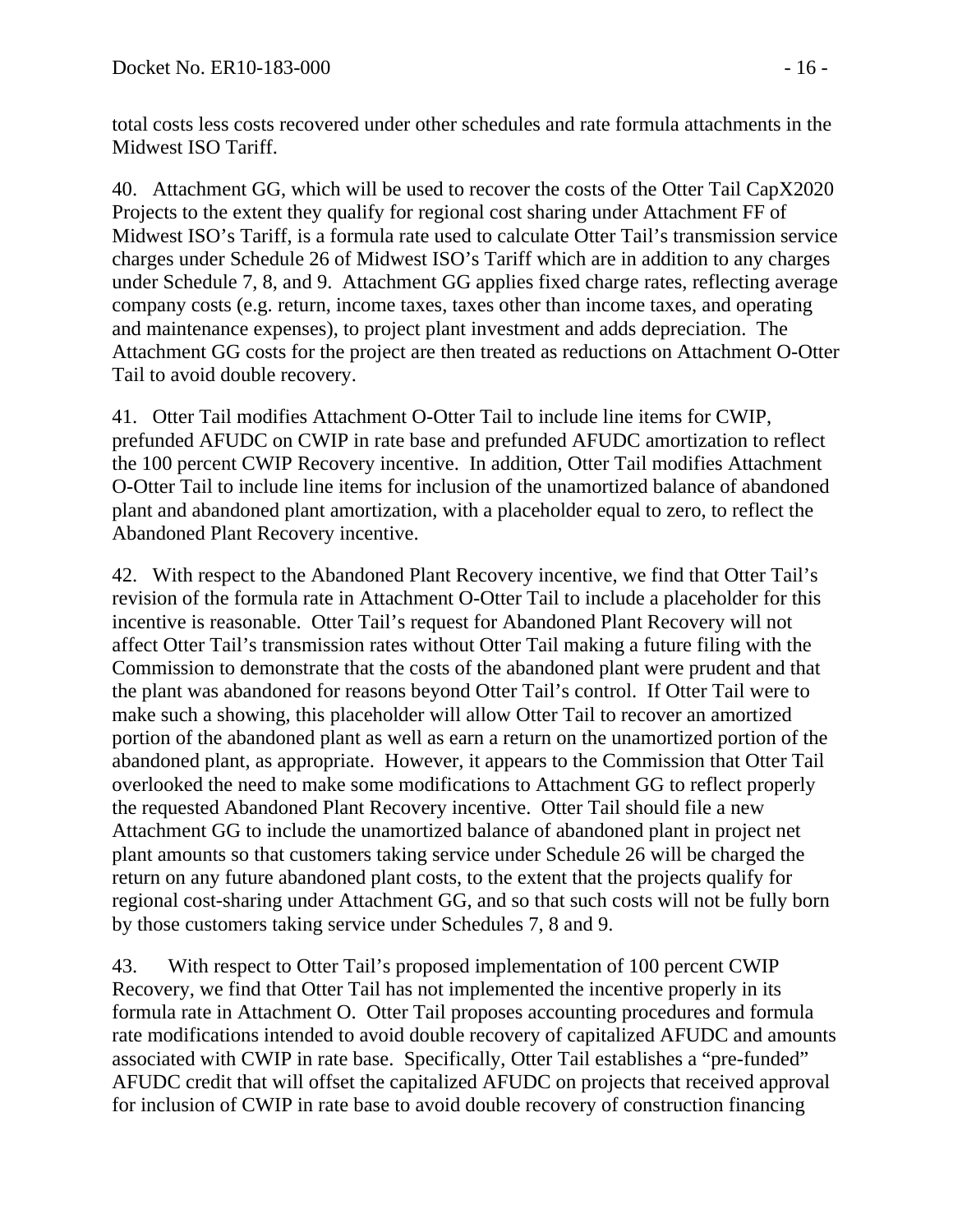costs. Otter Tail states that its pre-funded AFUDC mechanism to avoid double recovery is based on other Commission-approved incentive proposals.**<sup>66</sup>** However, Otter Tail's proposal is not identical to previously approved proposals. To implement the 100 percent CWIP Recovery incentive properly and avoid double recovery, Otter Tail is hereby ordered to submit a compliance filing within 30 days of this order, to revise its formula as explained below.

44. AFUDC represents a return on construction expenditures that is capitalized as part of the cost of the plant and included in rate base when the plant is put into service. The utility recovers AFUDC (i.e., return on construction expenditures), as a part of the cost of the plant, over the useful life of the plant through depreciation expense. Under Order No. 679, the Commission can grant a project-specific incentive that allows a utility to include 100 percent of CWIP related to that project in rate base. By including the CWIP in rate base, the utility recovers a return on the construction expenditures during construction. Thus, CWIP in rate base creates a timing difference from what would have occurred with AFUDC treatment. In other words, with CWIP in rate base, the utility earns a return on construction expenditures during construction instead of capitalizing the return on construction expenditures, putting the associated plant into service and recovering the return on construction expenditures over the life of the plant as would happen with AFUDC. Because both inclusion of CWIP in rate base and AFUDC represent a return on construction expenditures, the Commission requires utilities to implement accounting and rate procedures to prevent a double recovery of the return on construction expenditures (i.e., to prevent recovering a return on construction expenditures through CWIP in rate base while also accruing a return on construction expenditures through AFUDC to be recovered later over the life of the plant).

45. Under the proposed formula rate and narratives, Otter Tail includes 100 percent of AFUDC on all transmission investment, including 100 percent of AFUDC on those facilities approved for the CWIP in rate base incentive. With our granting of the 100 percent CWIP Recovery above, Otter Tail will have CWIP in rate base for the Otter Tail CapX2020 Projects while it is accruing AFUDC on those same projects. Otter Tail proposes to ameliorate this double recovery by including, as a reduction to rate base, a "pre-funded" AFUDC credit that would offset the accrued AFUDC. To the extent the "pre-funded" AFUDC fully offsets the accrued AFUDC on the projects included in rate base, double recovery would be eliminated.

46. While it appears that Otter Tail is including 100 percent of AFUDC on projects included as CWIP in rate base, Otter Tail states that the pre-funded AFUDC will be adjusted by a jurisdictional percentage that reflects all jurisdictions in which Otter Tail does business. If the jurisdictional percentage reduces the pre-funded AFUDC offset to

**<sup>66</sup>** Transmittal Letter at 31 (citing *Xcel*, 121 FERC ¶ 61,284 at P 2.).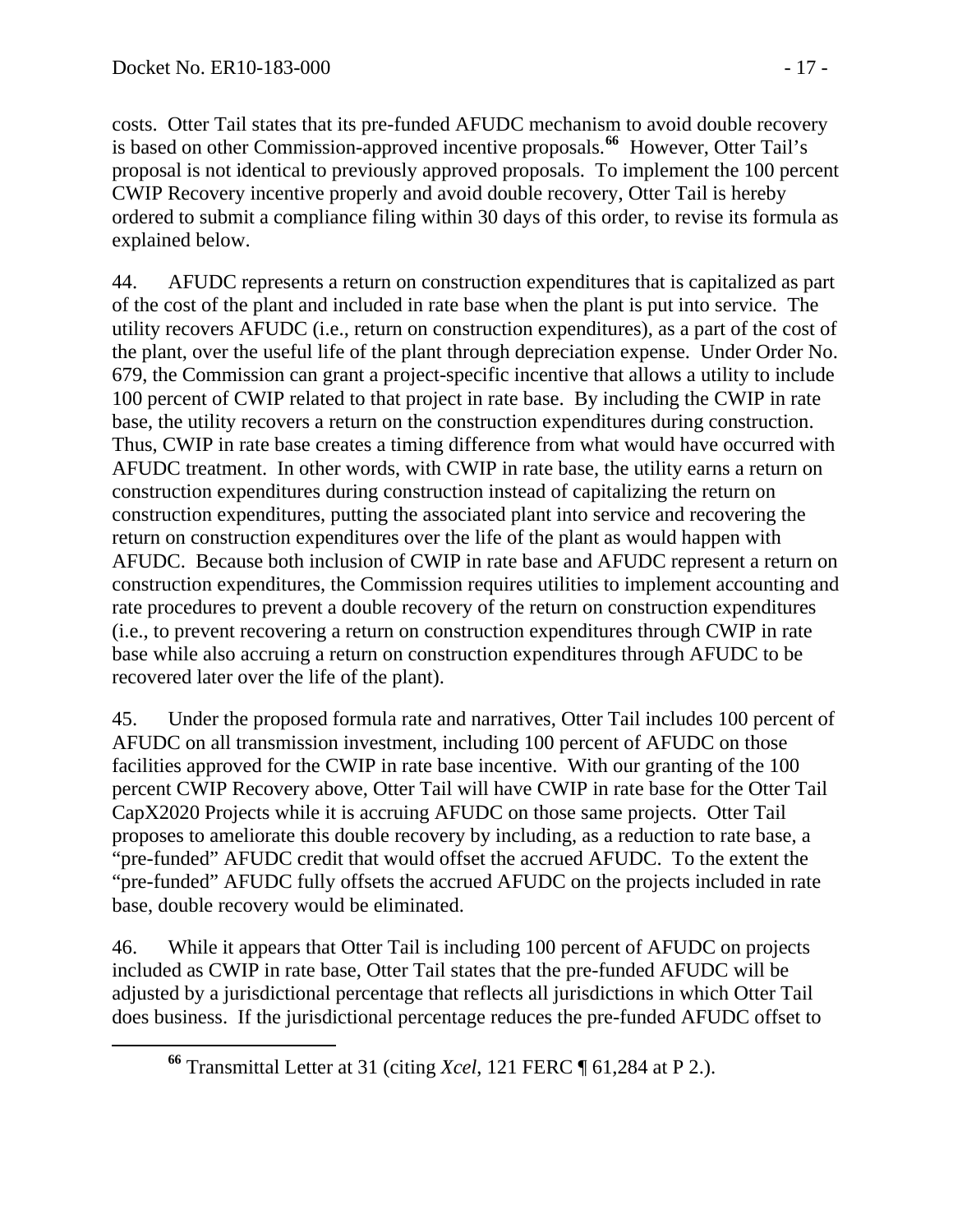an amount less than the AFUDC accrued on CWIP balances included in rate base, Otter Tail would over-recover. Therefore, the Commission directs Otter Tail in its compliance filing to include in its pre-funded AFUDC (line 23a), 100 percent of the pre-funded AFUDC for projects that the Commission allowed CWIP to be included in rate base on line 18a. If Otter Tail wants to use a jurisdictional percentage less than 100 percent in its pre-funded AFUDC calculation, Otter Tail must explain in its compliance filing how it will avoid double recovery of capitalized AFUDC and amounts related to CWIP in rate base.**<sup>67</sup>**

47. To clarify further Otter Tail's implementation of the 100 percent CWIP Recovery, we will also require Otter Tail to make changes to its formula rate in the required compliance filing. On Page 2, line 18a, of the Attachment O transmission formula rate, Otter Tail describes and titles, line 18a Note Z as "CWIP for Certificate of Need Projects." That description in line 18a Note Z does not limit the includable projects to those that receive Commission approval for inclusion of CWIP in rate base. The Commission finds that Otter Tail must limit CWIP amounts on line 18a to those projects for which Commission has allowed inclusion of CWIP in rate base. Therefore, in its compliance filing, Otter Tail must modify the title to line 18a, and all related footnotes, to include only those projects authorized by the Commission for inclusion of CWIP in rate base. Additionally, Otter Tail titles line 23a, on Page 2 of the Attachment O formula rate "Net Prefunded AFUDC on CWIP Included in Rate Base (Note Y and Note Z)". It is unclear what Otter Tail means by "net." Accordingly, Otter Tail must include in its compliance filing an explanation of how line 23a, Net Prefunded AFUDC, will be determined.**[68](#page-17-0)**

48. In addition, with respect to the treatment of the 100 percent CWIP Recovery incentive on Attachment GG, a corresponding amount of prefunded AFUDC should be removed from the formula rate in Attachment GG for any accrued AFUDC amounts on plant included in CWIP balances in rate base. While Attachment GG is explicit in the inclusion of any CWIP balance in rate base approved for projects, it lacks an explicit statement to remove a corresponding amount of prefunded AFUDC. The result could be that charges under Schedule 26 would over-recover return on capital expenditures (i.e*.* recover both AFUDC and return on CWIP). For this reason, Otter Tail is directed to file a new Attachment GG to state explicitly that a corresponding amount of prefunded

**<sup>67</sup>** *Xcel,* 121 FERC ¶ 61,284 (2007).

<span id="page-17-0"></span>**<sup>68</sup>** In addition, Otter Tail did not explain its internal controls or procedures to properly calculate pre-funded AFUDC for all Commission approved projects receiving 100 percent CWIP Recovery. Therefore, Otter Tail must include in its compliance filing its internal controls and procedures to calculate pre-funded AFUDC to ensure it includes all AFUDC amounts related to CWIP included in rate base.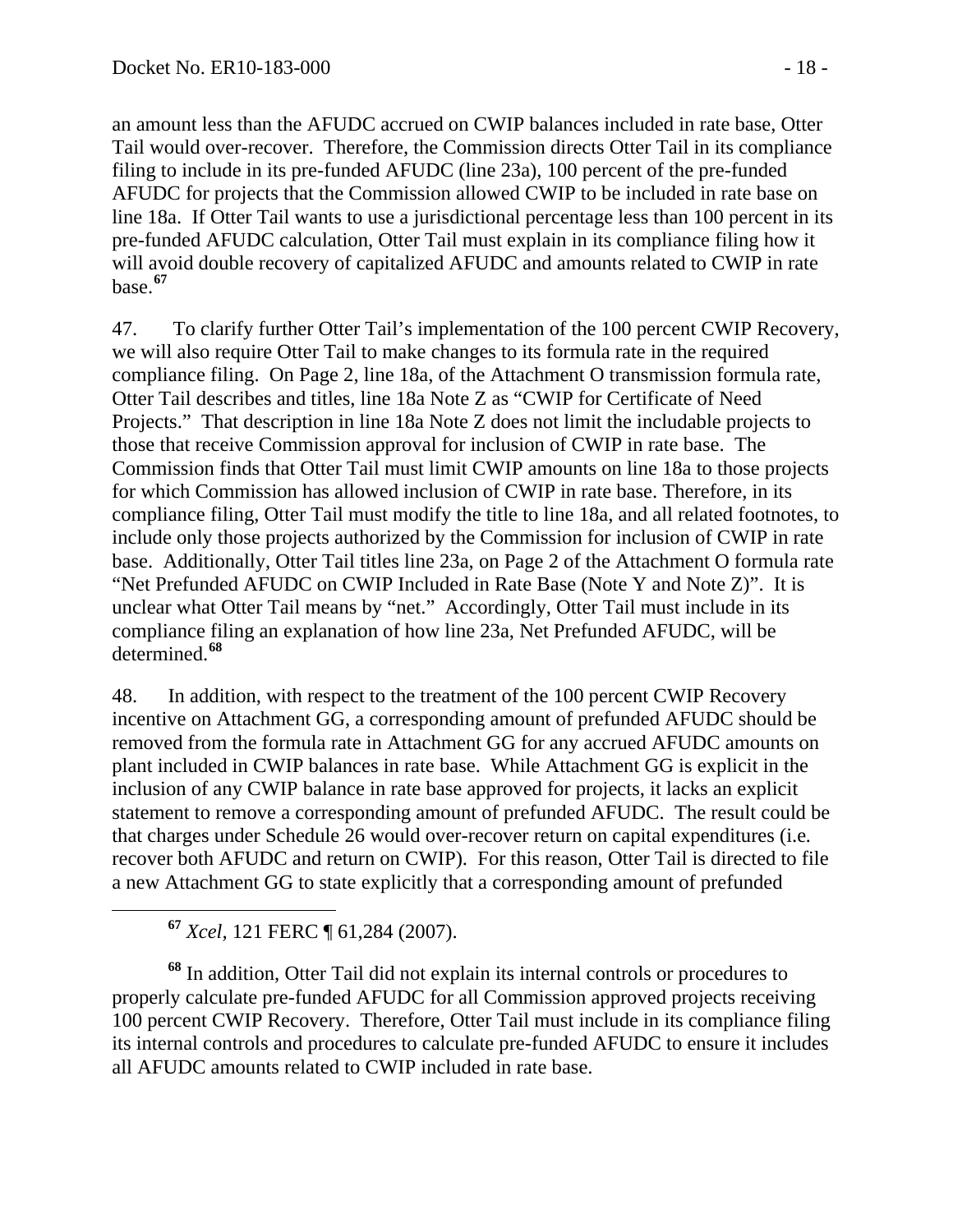AFUDC will be removed under the formula in Attachment GG for any associated CWIP balance included in rate base for the projects.

49. Accordingly, we will direct Otter Tail to make a compliance filing within 30 days from the date of this order to revise its proposed formula rates as discussed above.

# **D. Accounting Issues**

50. The Commission finds that Otter Tail must modify its accounting treatment related to its 100 percent CWIP Recovery incentive. Specifically, in order to amortize the prefunded AFUDC in Account No. 254, Otter Tail must credit Account No. 407.4, Regulatory Credits, rather than Account No. 405. Account No. 405 includes charges for amortization of intangible or other electric utility plant which does not have a definite or terminable life and which is not subject to charges for depreciation expense. We find Otter Tail's amortization of pre-funded AFUDC to be different from intangible or other electric plant that is properly amortized to Account No. 405. Therefore, consistent with prior approvals, we find it appropriate to amortize pre-funded AFUDC in Account No. 254 to Account No. 407.4.**[69](#page-18-0)**

# **E. Request for Additional Waivers**

51. We will grant Otter Tail's waiver of sections 35.25(c)(4) and 35.25(g) of the Commission's regulations because we agree with Otter Tail that the information provided in the filing is sufficient to meet the requirements of those sections. Similarly, we will grant Otter Tail's request for waiver of section 35.13(d) of the Commission's regulations because Otter Tail provides the inputs for its formula rate on an annual basis.**[70](#page-18-1)** Likewise, we find that Otter Tail has shown good cause for waiver of section 385.2010 of the Commission's regulations, and we will grant its request.

## The Commission orders:

(A) Otter Tail's requests for 100 percent CWIP Recovery and Abandoned Plant Recovery are hereby granted, effective January 1, 2010, as discussed more fully above.

(B) Otter Tail's proposed revisions to Attachment O-Otter Tail are hereby conditionally accepted, effective January 1, 2010.

<span id="page-18-1"></span>**<sup>70</sup>** *See Michigan Electric Transmission Co., LLC*, 117 FERC ¶ 61,314, at P 33-34 (2006).

<span id="page-18-0"></span>**<sup>69</sup>** *The United Illuminating Company*, 119 FERC ¶ 61,182 (2007); *Northeast Utilities Service Company and National Grid USA*, 125 FERC ¶ 61,183 (2008).